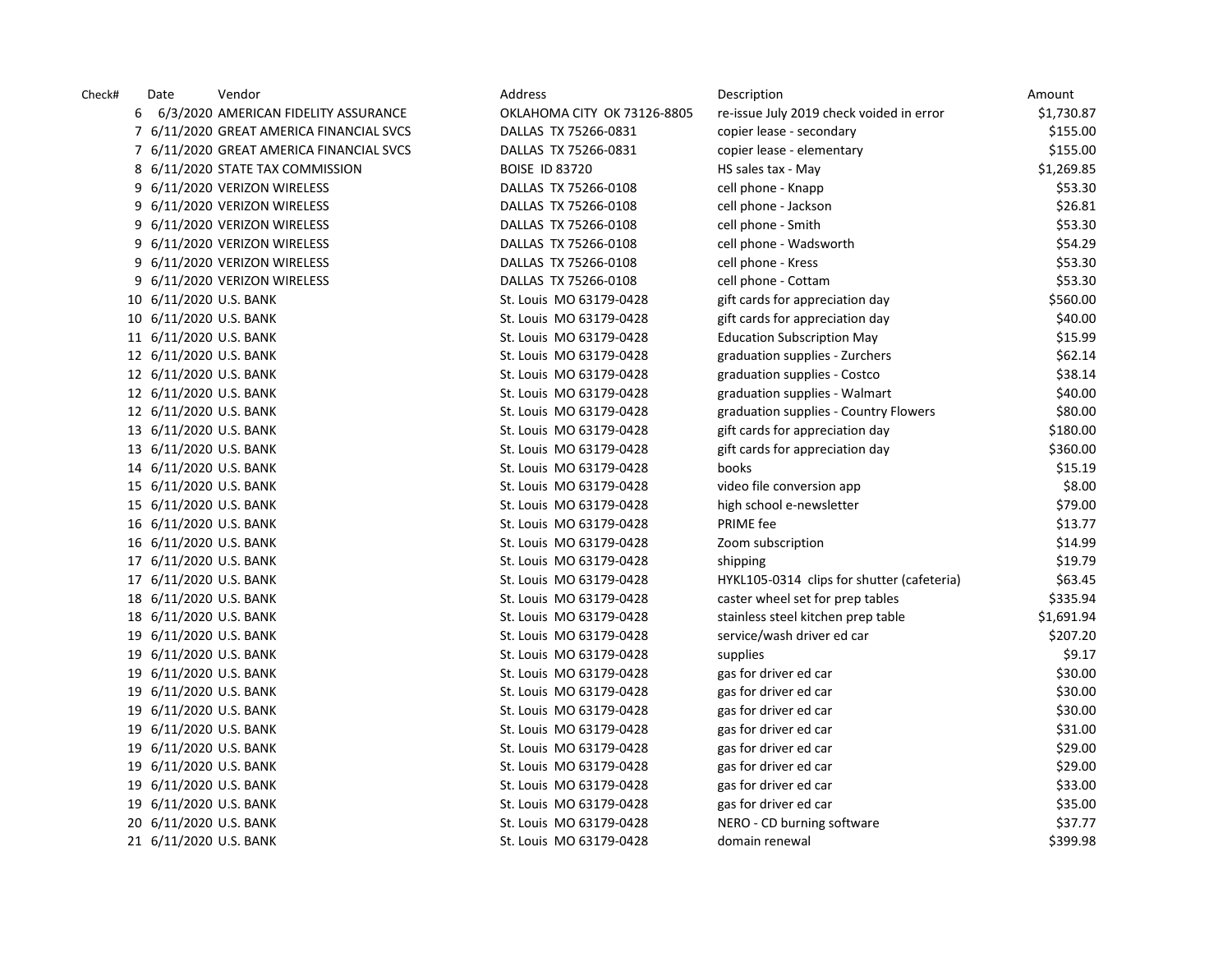| 22 6/30/2020 GREAT AMERICA FINANCIAL SVCS | DALLAS TX 75266-0831      | copier lease - elementary                      | \$155.00   |
|-------------------------------------------|---------------------------|------------------------------------------------|------------|
| 22 6/30/2020 GREAT AMERICA FINANCIAL SVCS | DALLAS TX 75266-0831      | copier lease - secondary                       | \$155.00   |
| 23 6/30/2020 AMAZON CAPITAL SERVICES      | SEATTLE WA 981245184      | sharpie markers assorted                       | \$47.86    |
| 23 6/30/2020 AMAZON CAPITAL SERVICES      | SEATTLE WA 981245184      | metallic markders                              | \$12.26    |
| 23 6/30/2020 AMAZON CAPITAL SERVICES      | SEATTLE WA 981245184      | highlighters assorted                          | \$7.16     |
| 23 6/30/2020 AMAZON CAPITAL SERVICES      | SEATTLE WA 981245184      | pkg. letter tray black                         | \$25.90    |
| 23 6/30/2020 U.S. BANK                    | St. Louis MO 63179-0428   | discount                                       | $-538.98$  |
| 23 6/30/2020 U.S. BANK                    | St. Louis MO 63179-0428   | registration for REACH                         | \$225.00   |
| 23 6/30/2020 U.S. BANK                    | St. Louis MO 63179-0428   | meal for crew                                  | \$23.91    |
| 23 6/30/2020 U.S. BANK                    | St. Louis MO 63179-0428   | materials for pouring floor for shed           | \$383.30   |
| 23 6/30/2020 U.S. BANK                    | St. Louis MO 63179-0428   | leather gaming chair gray                      | \$99.87    |
| 23 6/30/2020 U.S. BANK                    | St. Louis MO 63179-0428   | Amazon PRIME fee                               | \$13.77    |
| 23 6/30/2020 U.S. BANK                    | St. Louis MO 63179-0428   | Zoom subscription                              | \$14.99    |
| 23 6/30/2020 U.S. BANK                    | St. Louis MO 63179-0428   | registration for class- harassment & cyber int | \$240.00   |
| 23 6/30/2020 U.S. BANK                    | St. Louis MO 63179-0428   | Education.com fee                              | \$15.99    |
| 23 6/30/2020 U.S. BANK                    | St. Louis MO 63179-0428   | dz. Pilot G2 gel pens                          | \$23.02    |
| 23 6/30/2020 U.S. BANK                    | St. Louis MO 63179-0428   | lunch meat                                     | \$57.99    |
| 23 6/30/2020 U.S. BANK                    | St. Louis MO 63179-0428   | paper supplies gloves for summer food          | \$84.27    |
| 23 6/30/2020 U.S. BANK                    | St. Louis MO 63179-0428   | Elementor httpselemento                        | \$89.10    |
| 23 6/30/2020 U.S. BANK                    | St. Louis MO 63179-0428   | Just the Facts Intro to Food Science           | \$525.00   |
| 23 6/30/2020 U.S. BANK                    | St. Louis MO 63179-0428   | nailhead storage bench for break room          | \$234.95   |
| 23 6/30/2020 U.S. BANK                    | St. Louis MO 63179-0428   | batteries                                      | \$20.49    |
| 24 6/30/2020 STATE TAX COMMISSION         | <b>BOISE ID 83720</b>     | HS sales tax                                   | \$10.18    |
| 5354 6/11/2020 BS&R DESIGN & SUPPLIES     | TWIN FALLS ID 83301       | shipping                                       | \$30.00    |
| 5354 6/11/2020 BS&R DESIGN & SUPPLIES     | TWIN FALLS ID 83301       | insulated food delivery bag 22"                | \$219.40   |
| 5354 6/11/2020 BS&R DESIGN & SUPPLIES     | TWIN FALLS ID 83301       | gel ice packs 10-1/4"x8"x1"                    | \$221.52   |
| 5354 6/11/2020 BS&R DESIGN & SUPPLIES     | TWIN FALLS ID 83301       | insulated food delivery bag 22"                | \$43.88    |
| 5355 6/11/2020 CHAPPEL'S MARKET           | HAGERMAN ID 83332         | food for cafeteria                             | \$35.17    |
| 5356 6/11/2020 CHARLIE'S PRODUCE          | SEATTLE WA 98124          | produce for FFVP                               | \$382.76   |
| 5356 6/11/2020 CHARLIE'S PRODUCE          | SEATTLE WA 98124          | produce for FFVP                               | \$314.55   |
| 5356 6/11/2020 CHARLIE'S PRODUCE          | SEATTLE WA 98124          | food for cafeteria                             | \$23.50    |
| 5356 6/11/2020 CHARLIE'S PRODUCE          | SEATTLE WA 98124          | food for cafeteria                             | \$16.00    |
| 5356 6/11/2020 CHARLIE'S PRODUCE          | SEATTLE WA 98124          | produce for FFVP                               | \$533.40   |
| 5357 6/11/2020 FRANZ FAMILY BAKERIES      | LOS ANGELES CA 90074-2654 | food for cafeteria                             | \$28.38    |
| 5357 6/11/2020 FRANZ FAMILY BAKERIES      | LOS ANGELES CA 90074-2654 | food for cafeteria                             | \$35.00    |
| 5357 6/11/2020 FRANZ FAMILY BAKERIES      | LOS ANGELES CA 90074-2654 | food for cafeteria                             | \$35.00    |
| 5357 6/11/2020 FRANZ FAMILY BAKERIES      | LOS ANGELES CA 90074-2654 | food for cafeteria                             | \$28.38    |
| 5358 6/11/2020 GoodSource Solutions       | Emmett ID 83617           | food for cafeteria                             | \$1,543.28 |
| 5358 6/11/2020 GoodSource Solutions       | Emmett ID 83617           | food for cafeteria                             | \$106.56   |
| 5358 6/11/2020 GoodSource Solutions       | Emmett ID 83617           | food for cafeteria                             | \$387.09   |
| 5358 6/11/2020 GoodSource Solutions       | Emmett ID 83617           | food for cafeteria                             | \$788.06   |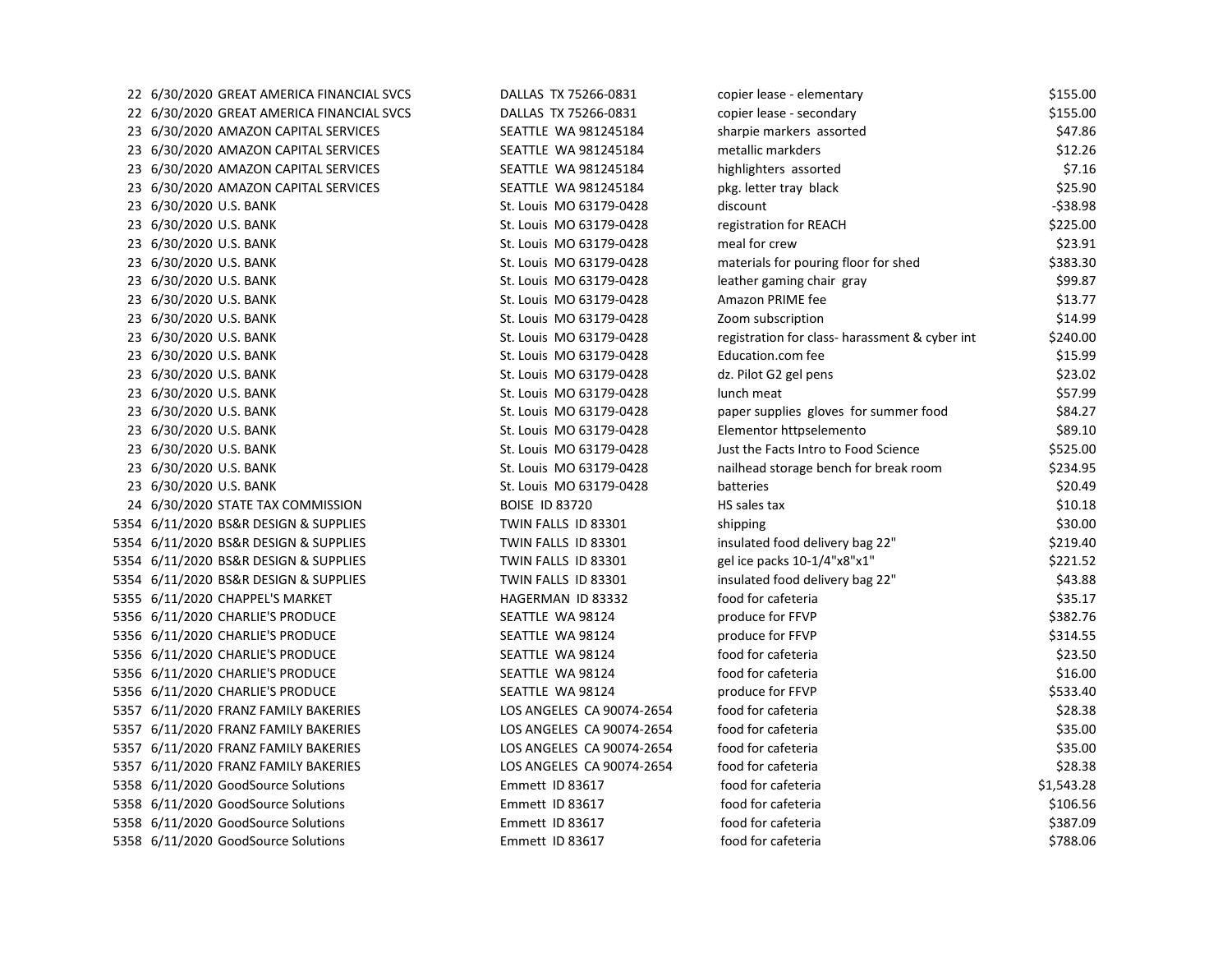| 5359 6/11/2020 Meadow Gold Dairy     | ATLANTA GA 30374-6496     | dairy products for cafeteria | \$675.95  |
|--------------------------------------|---------------------------|------------------------------|-----------|
| 5359 6/11/2020 Meadow Gold Dairy     | ATLANTA GA 30374-6496     | dairy products for cafeteria | \$645.81  |
| 5359 6/11/2020 Meadow Gold Dairy     | ATLANTA GA 30374-6496     | dairy products for cafeteria | \$707.26  |
| 5359 6/11/2020 Meadow Gold Dairy     | ATLANTA GA 30374-6496     | dairy products for cafeteria | \$553.05  |
| 5360 6/11/2020 SHAMROCK FOODS        | SEATTLE WA 98124-1846     | returned item                | $-561.52$ |
| 5360 6/11/2020 SHAMROCK FOODS        | SEATTLE WA 98124-1846     | food for cafeteria           | \$160.50  |
| 5360 6/11/2020 SHAMROCK FOODS        | SEATTLE WA 98124-1846     | food for cafeteria           | \$372.37  |
| 5360 6/11/2020 SHAMROCK FOODS        | SEATTLE WA 98124-1846     | food for cafeteria           | \$400.11  |
| 5360 6/11/2020 SHAMROCK FOODS        | SEATTLE WA 98124-1846     | food for cafeteria           | \$755.48  |
| 5360 6/11/2020 SHAMROCK FOODS        | SEATTLE WA 98124-1846     | produce for FFVP             | \$54.46   |
| 5360 6/11/2020 SHAMROCK FOODS        | SEATTLE WA 98124-1846     | produce for FFVP             | \$217.04  |
| 5361 6/11/2020 MISTY WOOD            | <b>BLISS ID 83314</b>     | refund lunch account balance | \$77.35   |
| 5362 6/30/2020 CHAPPEL'S MARKET      | HAGERMAN ID 83332         | food for summer food program | \$5.79    |
| 5363 6/30/2020 CHARLIE'S PRODUCE     | SEATTLE WA 98124          | credit                       | $-523.00$ |
| 5363 6/30/2020 CHARLIE'S PRODUCE     | SEATTLE WA 98124          | produce for FFVP             | \$145.35  |
| 5363 6/30/2020 CHARLIE'S PRODUCE     | SEATTLE WA 98124          | produce for FFVP             | \$123.80  |
| 5363 6/30/2020 CHARLIE'S PRODUCE     | SEATTLE WA 98124          | produce for FFVP             | \$124.20  |
| 5363 6/30/2020 CHARLIE'S PRODUCE     | SEATTLE WA 98124          | produce for summer food      | \$25.84   |
| 5363 6/30/2020 CHARLIE'S PRODUCE     | SEATTLE WA 98124          | produce for summer food      | \$26.63   |
| 5363 6/30/2020 CHARLIE'S PRODUCE     | SEATTLE WA 98124          | produce for summer food      | \$64.10   |
| 5364 6/30/2020 FRANZ FAMILY BAKERIES | LOS ANGELES CA 90074-2654 | food for summer food program | \$45.00   |
| 5364 6/30/2020 FRANZ FAMILY BAKERIES | LOS ANGELES CA 90074-2654 | food for summer food program | \$51.00   |
| 5365 6/30/2020 Meadow Gold Dairy     | ATLANTA GA 30374-6496     | dairy products for cafeteria | \$546.30  |
| 5365 6/30/2020 Meadow Gold Dairy     | ATLANTA GA 30374-6496     | dairy products for cafeteria | \$86.99   |
| 5365 6/30/2020 Meadow Gold Dairy     | ATLANTA GA 30374-6496     | dairy products for cafeteria | \$215.83  |
| 5365 6/30/2020 Meadow Gold Dairy     | ATLANTA GA 30374-6496     | dairy products for cafeteria | \$273.73  |
| 5366 6/30/2020 SHAMROCK FOODS        | SEATTLE WA 98124-1846     | food for summer food program | \$87.42   |
| 5366 6/30/2020 SHAMROCK FOODS        | SEATTLE WA 98124-1846     | food for summer food program | \$187.68  |
| 5366 6/30/2020 SHAMROCK FOODS        | SEATTLE WA 98124-1846     | food for summer food program | \$229.24  |
| 5366 6/30/2020 SHAMROCK FOODS        | SEATTLE WA 98124-1846     | food for summer food program | \$151.39  |
| 5366 6/30/2020 SHAMROCK FOODS        | SEATTLE WA 98124-1846     | credit for sales tax         | $-59.95$  |
| 5366 6/30/2020 SHAMROCK FOODS        | SEATTLE WA 98124-1846     | food for summer food program | \$193.16  |
| 5366 6/30/2020 SHAMROCK FOODS        | SEATTLE WA 98124-1846     | produce for FFVP             | \$54.20   |
| 47681 6/11/2020 ACE HARDWARE         | HAGERMAN ID 83332         | 1/4" tubing                  | \$1.17    |
| 47681 6/11/2020 ACE HARDWARE         | HAGERMAN ID 83332         | bit                          | \$3.99    |
| 47681 6/11/2020 ACE HARDWARE         | HAGERMAN ID 83332         | 1/4" comp tee                | \$8.49    |
| 47681 6/11/2020 ACE HARDWARE         | HAGERMAN ID 83332         | switch plate covers          | \$3.16    |
| 47681 6/11/2020 ACE HARDWARE         | HAGERMAN ID 83332         | 14" comp coup                | \$5.99    |
| 47681 6/11/2020 ACE HARDWARE         | HAGERMAN ID 83332         | nails                        | \$8.59    |
| 47681 6/11/2020 ACE HARDWARE         | HAGERMAN ID 83332         | pkg. screws                  | \$5.98    |
| 47681 6/11/2020 ACE HARDWARE         | HAGERMAN ID 83332         | plumber tape                 | \$2.59    |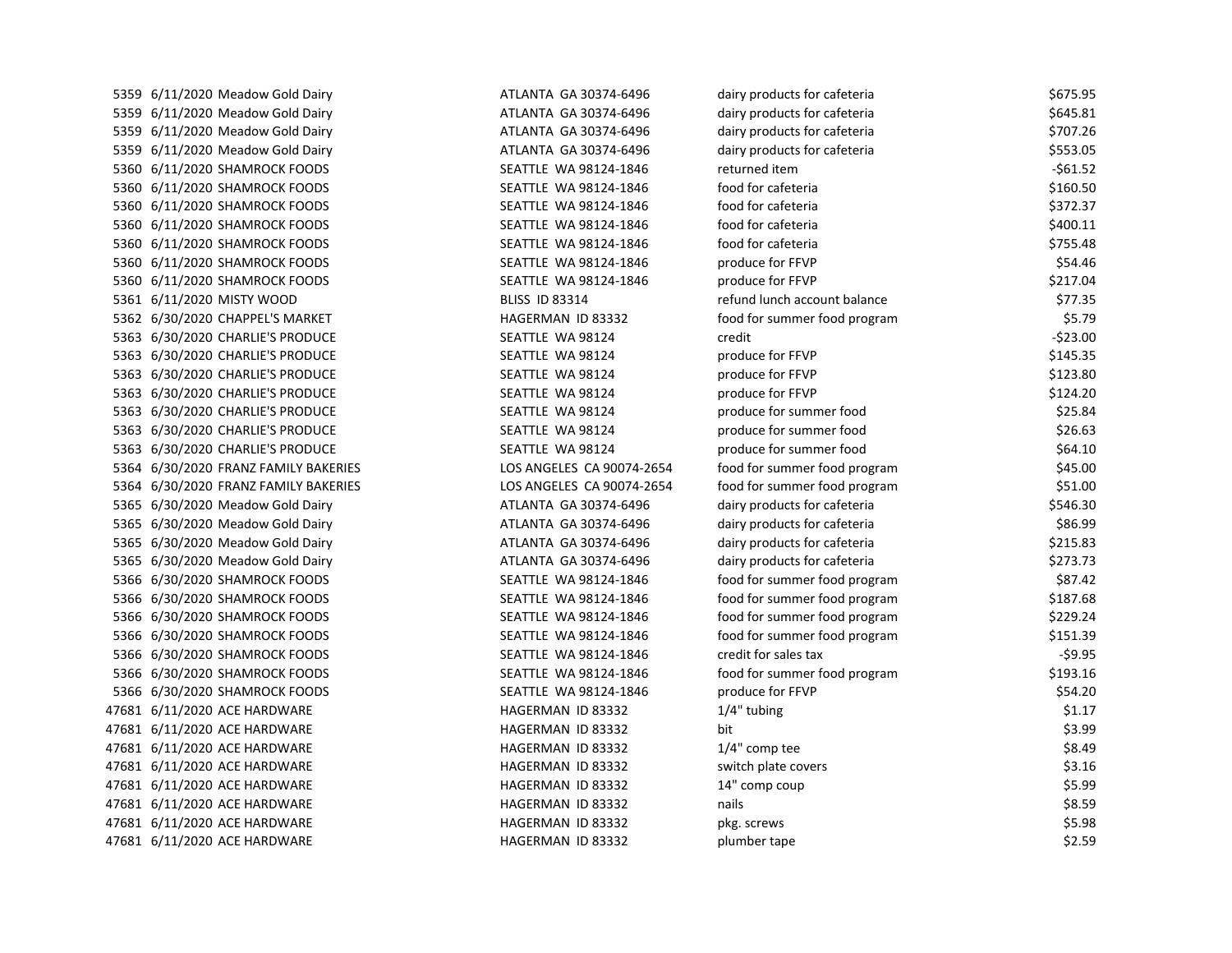| 47681 6/11/2020 ACE HARDWARE | HAGERMAN ID 83332 | 5" 1-1/2 galv         | \$23.50  |
|------------------------------|-------------------|-----------------------|----------|
| 47681 6/11/2020 ACE HARDWARE | HAGERMAN ID 83332 | 5" 1-1/4 galv         | \$19.00  |
| 47681 6/11/2020 ACE HARDWARE | HAGERMAN ID 83332 | handle                | \$6.59   |
| 47681 6/11/2020 ACE HARDWARE | HAGERMAN ID 83332 | broom                 | \$13.99  |
| 47681 6/11/2020 ACE HARDWARE | HAGERMAN ID 83332 | filter 16x25          | \$91.08  |
| 47681 6/11/2020 ACE HARDWARE | HAGERMAN ID 83332 | filter 20x25          | \$15.18  |
| 47681 6/11/2020 ACE HARDWARE | HAGERMAN ID 83332 | tape                  | \$6.99   |
| 47681 6/11/2020 ACE HARDWARE | HAGERMAN ID 83332 | dupl key              | \$3.89   |
| 47681 6/11/2020 ACE HARDWARE | HAGERMAN ID 83332 | gal. paint            | \$111.96 |
| 47681 6/11/2020 ACE HARDWARE | HAGERMAN ID 83332 | roller                | \$8.59   |
| 47681 6/11/2020 ACE HARDWARE | HAGERMAN ID 83332 | brush                 | \$9.18   |
| 47681 6/11/2020 ACE HARDWARE | HAGERMAN ID 83332 | tape                  | \$13.18  |
| 47681 6/11/2020 ACE HARDWARE | HAGERMAN ID 83332 | roller                | \$4.99   |
| 47681 6/11/2020 ACE HARDWARE | HAGERMAN ID 83332 | tarp                  | \$7.98   |
| 47681 6/11/2020 ACE HARDWARE | HAGERMAN ID 83332 | $3/4"$ ball           | \$15.99  |
| 47681 6/11/2020 ACE HARDWARE | HAGERMAN ID 83332 | plug                  | \$1.39   |
| 47681 6/11/2020 ACE HARDWARE | HAGERMAN ID 83332 | 3/4x2" pipe           | \$1.75   |
| 47681 6/11/2020 ACE HARDWARE | HAGERMAN ID 83332 | filters 20x25         | \$61.08  |
| 47681 6/11/2020 ACE HARDWARE | HAGERMAN ID 83332 | traps                 | \$3.99   |
| 47681 6/11/2020 ACE HARDWARE | HAGERMAN ID 83332 | allen set             | \$4.59   |
| 47681 6/11/2020 ACE HARDWARE | HAGERMAN ID 83332 | eye                   | \$1.39   |
| 47681 6/11/2020 ACE HARDWARE | HAGERMAN ID 83332 | putty knife           | \$8.59   |
| 47681 6/11/2020 ACE HARDWARE | HAGERMAN ID 83332 | qt oil                | \$10.98  |
| 47681 6/11/2020 ACE HARDWARE | HAGERMAN ID 83332 | <b>WD40</b>           | \$4.59   |
| 47681 6/11/2020 ACE HARDWARE | HAGERMAN ID 83332 | liquid wrench         | \$4.99   |
| 47681 6/11/2020 ACE HARDWARE | HAGERMAN ID 83332 | air freshener         | \$3.98   |
| 47681 6/11/2020 ACE HARDWARE | HAGERMAN ID 83332 | rolls paint tape      | \$20.97  |
| 47681 6/11/2020 ACE HARDWARE | HAGERMAN ID 83332 | rolls paint tape      | \$9.18   |
| 47681 6/11/2020 ACE HARDWARE | HAGERMAN ID 83332 | gal. Kilz primer      | \$18.99  |
| 47681 6/11/2020 ACE HARDWARE | HAGERMAN ID 83332 | roller handle         | \$4.99   |
| 47681 6/11/2020 ACE HARDWARE | HAGERMAN ID 83332 | anti-freeze for truck | \$11.99  |
| 47681 6/11/2020 ACE HARDWARE | HAGERMAN ID 83332 | <b>AFT truck</b>      | \$6.59   |
| 47681 6/11/2020 ACE HARDWARE | HAGERMAN ID 83332 | washer fluid truck    | \$3.99   |
| 47681 6/11/2020 ACE HARDWARE | HAGERMAN ID 83332 | caulk for carpet      | \$2.99   |
| 47681 6/11/2020 ACE HARDWARE | HAGERMAN ID 83332 | case wasp spray       | \$55.08  |
| 47681 6/11/2020 ACE HARDWARE | HAGERMAN ID 83332 | gal. paint            | \$18.99  |
| 47681 6/11/2020 ACE HARDWARE | HAGERMAN ID 83332 | roller covers         | \$11.18  |
| 47681 6/11/2020 ACE HARDWARE | HAGERMAN ID 83332 | start fluid           | \$4.59   |
| 47681 6/11/2020 ACE HARDWARE | HAGERMAN ID 83332 | pliers                | \$9.99   |
| 47681 6/11/2020 ACE HARDWARE | HAGERMAN ID 83332 | paint pan             | \$5.99   |
| 47681 6/11/2020 ACE HARDWARE | HAGERMAN ID 83332 | $3/4"$ pipe           | \$17.95  |
|                              |                   |                       |          |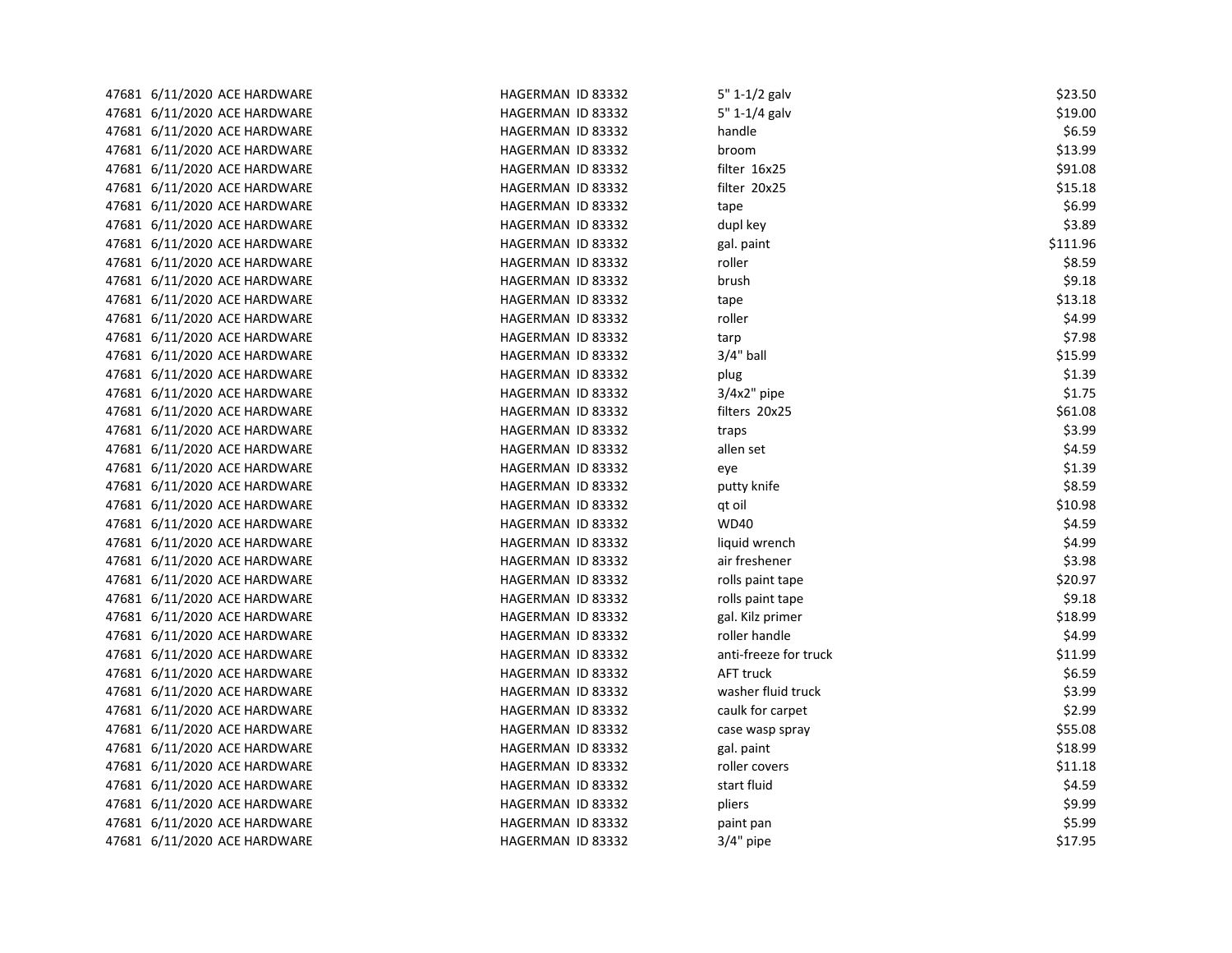| 47681 6/11/2020 ACE HARDWARE | HAGERMAN ID 83332 | nipple for sprinkler       | \$1.39  |
|------------------------------|-------------------|----------------------------|---------|
| 47681 6/11/2020 ACE HARDWARE | HAGERMAN ID 83332 | hair pin - mower           | \$1.39  |
| 47681 6/11/2020 ACE HARDWARE | HAGERMAN ID 83332 | ball valve - sprinklers    | \$24.99 |
| 47681 6/11/2020 ACE HARDWARE | HAGERMAN ID 83332 | 1" galv 90 ST - sprinklers | \$3.39  |
| 47681 6/11/2020 ACE HARDWARE | HAGERMAN ID 83332 | 1" x close - sprinklers    | \$2.39  |
| 47681 6/11/2020 ACE HARDWARE | HAGERMAN ID 83332 | battery CLDT - sprinklers  | \$89.95 |
| 47681 6/11/2020 ACE HARDWARE | HAGERMAN ID 83332 | loppers                    | \$36.99 |
| 47681 6/11/2020 ACE HARDWARE | HAGERMAN ID 83332 | sprinkler                  | \$4.59  |
| 47681 6/11/2020 ACE HARDWARE | HAGERMAN ID 83332 | grabbers                   | \$9.95  |
| 47681 6/11/2020 ACE HARDWARE | HAGERMAN ID 83332 | flanges                    | \$7.82  |
| 47681 6/11/2020 ACE HARDWARE | HAGERMAN ID 83332 | slide valve                | \$25.98 |
| 47681 6/11/2020 ACE HARDWARE | HAGERMAN ID 83332 | paint                      | \$7.59  |
| 47681 6/11/2020 ACE HARDWARE | HAGERMAN ID 83332 | sanding block              | \$3.59  |
| 47681 6/11/2020 ACE HARDWARE | HAGERMAN ID 83332 | 4" roller                  | \$7.98  |
| 47681 6/11/2020 ACE HARDWARE | HAGERMAN ID 83332 | 3/4" galv coupler          | \$2.79  |
| 47681 6/11/2020 ACE HARDWARE | HAGERMAN ID 83332 | bits                       | \$5.58  |
| 47681 6/11/2020 ACE HARDWARE | HAGERMAN ID 83332 | 2" tape                    | \$15.18 |
| 47681 6/11/2020 ACE HARDWARE | HAGERMAN ID 83332 | 1" galv tee                | \$3.29  |
| 47681 6/11/2020 ACE HARDWARE | HAGERMAN ID 83332 | pr. ratchet straps         | \$22.99 |
| 47681 6/11/2020 ACE HARDWARE | HAGERMAN ID 83332 | 2" PVC couplers            | \$4.17  |
| 47681 6/11/2020 ACE HARDWARE | HAGERMAN ID 83332 | $5/16"$ lag                | \$0.13  |
| 47681 6/11/2020 ACE HARDWARE | HAGERMAN ID 83332 | $5/16"$ mach               | \$0.11  |
| 47681 6/11/2020 ACE HARDWARE | HAGERMAN ID 83332 | teflon tape                | \$1.89  |
| 47681 6/11/2020 ACE HARDWARE | HAGERMAN ID 83332 | o rings                    | \$7.78  |
| 47681 6/11/2020 ACE HARDWARE | HAGERMAN ID 83332 | valves                     | \$49.98 |
| 47681 6/11/2020 ACE HARDWARE | HAGERMAN ID 83332 | 1" male adapter            | \$2.38  |
| 47681 6/11/2020 ACE HARDWARE | HAGERMAN ID 83332 | $1x3/4$ bushing            | \$2.78  |
| 47681 6/11/2020 ACE HARDWARE | HAGERMAN ID 83332 | adapters                   | \$3.58  |
| 47681 6/11/2020 ACE HARDWARE | HAGERMAN ID 83332 | ss clamps                  | \$3.58  |
| 47681 6/11/2020 ACE HARDWARE | HAGERMAN ID 83332 | sprinkler                  | \$31.99 |
| 47681 6/11/2020 ACE HARDWARE | HAGERMAN ID 83332 | tubing - sprinklers        | \$7.59  |
| 47681 6/11/2020 ACE HARDWARE | HAGERMAN ID 83332 | tubing - sprinklers        | \$8.99  |
| 47681 6/11/2020 ACE HARDWARE | HAGERMAN ID 83332 | 90 degree                  | \$5.97  |
| 47681 6/11/2020 ACE HARDWARE | HAGERMAN ID 83332 | nipple                     | \$2.74  |
| 47681 6/11/2020 ACE HARDWARE | HAGERMAN ID 83332 | crase?                     | \$8.99  |
| 47681 6/11/2020 ACE HARDWARE | HAGERMAN ID 83332 | teflon tape                | \$2.78  |
| 47681 6/11/2020 ACE HARDWARE | HAGERMAN ID 83332 | clamp                      | \$2.97  |
| 47681 6/11/2020 ACE HARDWARE | HAGERMAN ID 83332 | dripper                    | \$7.59  |
| 47681 6/11/2020 ACE HARDWARE | HAGERMAN ID 83332 | $1/2$ tee                  | \$1.99  |
| 47681 6/11/2020 ACE HARDWARE | HAGERMAN ID 83332 | sprinkler                  | \$71.97 |
| 47681 6/11/2020 ACE HARDWARE | HAGERMAN ID 83332 | eye bolts                  | \$9.56  |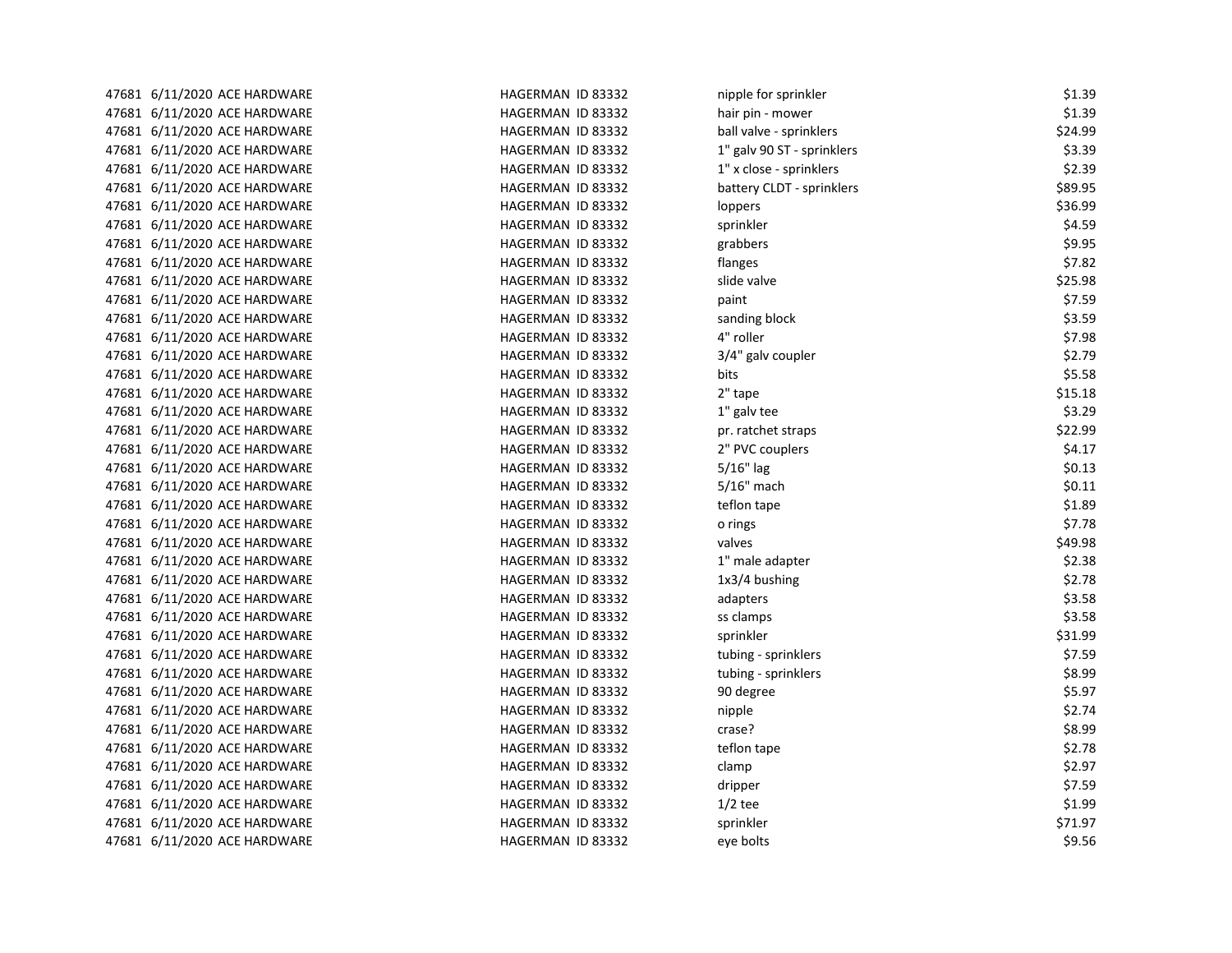| 47681 6/11/2020 ACE HARDWARE            | HAGERMAN ID 83332      | $1/2$ " tee                             | \$4.29     |
|-----------------------------------------|------------------------|-----------------------------------------|------------|
| 47681 6/11/2020 ACE HARDWARE            | HAGERMAN ID 83332      | tee                                     | \$1.99     |
| 47681 6/11/2020 ACE HARDWARE            | HAGERMAN ID 83332      | valve                                   | \$6.99     |
| 47681 6/11/2020 ACE HARDWARE            | HAGERMAN ID 83332      | 1x4x12' for teacher's lounge trim       | \$24.36    |
| 47681 6/11/2020 ACE HARDWARE            | HAGERMAN ID 83332      | 1/4 furrow fountain                     | \$2.39     |
| 47681 6/11/2020 ACE HARDWARE            | HAGERMAN ID 83332      | screws                                  | \$1.95     |
| 47681 6/11/2020 ACE HARDWARE            | HAGERMAN ID 83332      | bit                                     | \$2.79     |
| 47681 6/11/2020 ACE HARDWARE            | HAGERMAN ID 83332      | 1/2" coupler                            | \$2.49     |
| 47681 6/11/2020 ACE HARDWARE            | HAGERMAN ID 83332      | 3/8x1/4                                 | \$4.59     |
| 47681 6/11/2020 ACE HARDWARE            | HAGERMAN ID 83332      | goop                                    | \$6.99     |
| 47681 6/11/2020 ACE HARDWARE            | HAGERMAN ID 83332      | plant hangers                           | \$63.98    |
| 47681 6/11/2020 ACE HARDWARE            | HAGERMAN ID 83332      | cring term                              | \$3.59     |
| 47681 6/11/2020 ACE HARDWARE            | HAGERMAN ID 83332      | solirodg RB                             | \$25.98    |
| 47681 6/11/2020 ACE HARDWARE            | HAGERMAN ID 83332      | roller cover                            | \$5.59     |
| 47681 6/11/2020 ACE HARDWARE            | HAGERMAN ID 83332      | ex bit                                  | \$22.99    |
| 47681 6/11/2020 ACE HARDWARE            | HAGERMAN ID 83332      | 1/2" galv 90 degree                     | \$2.15     |
| 47681 6/11/2020 ACE HARDWARE            | HAGERMAN ID 83332      | $1/2$ " galv tee                        | \$1.99     |
| 47681 6/11/2020 ACE HARDWARE            | HAGERMAN ID 83332      | $1/2x2$ " galv                          | \$1.59     |
| 47681 6/11/2020 ACE HARDWARE            | HAGERMAN ID 83332      | 3/4x1/2 bushing PVC                     | \$6.36     |
| 47681 6/11/2020 ACE HARDWARE            | HAGERMAN ID 83332      | 3" screws                               | \$7.78     |
| 47681 6/11/2020 ACE HARDWARE            | HAGERMAN ID 83332      | 2-gang box                              | \$3.49     |
| 47681 6/11/2020 ACE HARDWARE            | HAGERMAN ID 83332      | paint                                   | \$19.98    |
| 47681 6/11/2020 ACE HARDWARE            | HAGERMAN ID 83332      | pan liner                               | \$6.95     |
| 47681 6/11/2020 ACE HARDWARE            | HAGERMAN ID 83332      | brushes                                 | \$7.98     |
| 47682 6/11/2020 ACE HARDWARE            | HAGERMAN ID 83332      | ***VOID***                              | \$0.00     |
| 47683 6/11/2020 ADVANCED THERAPY CARE   | MOUNTAIN HOME ID 83647 | speech therapy May                      | \$2,600.00 |
| 47684 6/11/2020 AMAZON CAPITAL SERVICES | SEATTLE WA 981245184   | electric magnetic door lock             | \$128.76   |
| 47684 6/11/2020 AMAZON CAPITAL SERVICES | SEATTLE WA 981245184   | Dell Inspiron 5491 14" laptop           | \$898.85   |
| 47684 6/11/2020 AMAZON CAPITAL SERVICES | SEATTLE WA 981245184   | door access reader                      | \$16.99    |
| 47684 6/11/2020 AMAZON CAPITAL SERVICES | SEATTLE WA 981245184   | butt splice connector                   | \$6.99     |
| 47684 6/11/2020 AMAZON CAPITAL SERVICES | SEATTLE WA 981245184   | motion sensor for exit door             | \$39.99    |
| 47684 6/11/2020 AMAZON CAPITAL SERVICES | SEATTLE WA 981245184   | wire terminals                          | \$9.99     |
| 47684 6/11/2020 AMAZON CAPITAL SERVICES | SEATTLE WA 981245184   | acces control system for door           | \$379.99   |
| 47684 6/11/2020 AMAZON CAPITAL SERVICES | SEATTLE WA 981245184   | card reader                             | \$9.99     |
| 47684 6/11/2020 AMAZON CAPITAL SERVICES | SEATTLE WA 981245184   | credit for plunger                      | $-$39.95$  |
| 47684 6/11/2020 AMAZON CAPITAL SERVICES | SEATTLE WA 981245184   | propellor blades for drone              | \$15.99    |
| 47684 6/11/2020 AMAZON CAPITAL SERVICES | SEATTLE WA 981245184   | flight battery for drone                | \$319.96   |
| 47684 6/11/2020 AMAZON CAPITAL SERVICES | SEATTLE WA 981245184   | pk. hanging file folders extra capacity | \$17.99    |
| 47684 6/11/2020 AMAZON CAPITAL SERVICES | SEATTLE WA 981245184   | pk. V-belt Dayton                       | \$104.20   |
| 47684 6/11/2020 AMAZON CAPITAL SERVICES | SEATTLE WA 981245184   | propellor guards for drone              | \$9.99     |
| 47684 6/11/2020 AMAZON CAPITAL SERVICES | SEATTLE WA 981245184   | pk. eraser refills                      | \$5.99     |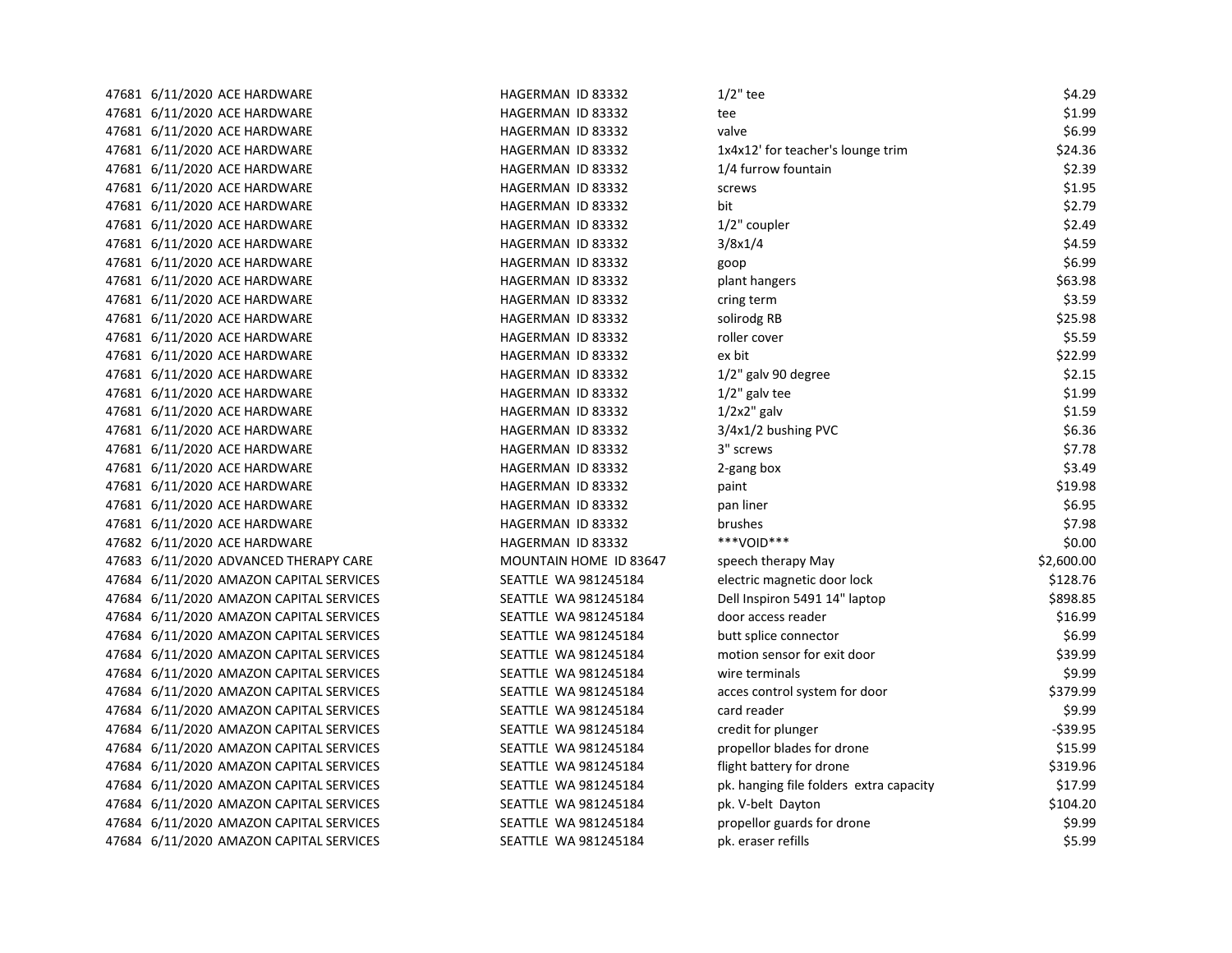|  | 47684 6/11/2020 AMAZON CAPITAL SERVICES       | SEATTLE WA 981245184     | printing calculator                         | \$35.00     |
|--|-----------------------------------------------|--------------------------|---------------------------------------------|-------------|
|  | 47684 6/11/2020 AMAZON CAPITAL SERVICES       | SEATTLE WA 981245184     | whiteboard 4'x6' magnetic dry erase         | \$289.99    |
|  | 47684 6/11/2020 AMAZON CAPITAL SERVICES       | SEATTLE WA 981245184     | professional blender                        | \$132.74    |
|  | 47684 6/11/2020 AMAZON CAPITAL SERVICES       | SEATTLE WA 981245184     | light stand boom arm                        | \$41.99     |
|  | 47684 6/11/2020 AMAZON CAPITAL SERVICES       | SEATTLE WA 981245184     | camera battery                              | \$14.99     |
|  | 47684 6/11/2020 AMAZON CAPITAL SERVICES       | SEATTLE WA 981245184     | memory card for camera                      | \$7.95      |
|  | 47684 6/11/2020 AMAZON CAPITAL SERVICES       | SEATTLE WA 981245184     | shoulder neck strap for camera              | \$6.99      |
|  | 47684 6/11/2020 AMAZON CAPITAL SERVICES       | SEATTLE WA 981245184     | pk. hanging file frames                     | \$25.88     |
|  | 47684 6/11/2020 AMAZON CAPITAL SERVICES       | SEATTLE WA 981245184     | hardshell backpack for drone                | \$41.99     |
|  | 47684 6/11/2020 AMAZON CAPITAL SERVICES       | SEATTLE WA 981245184     | pk. partition folders 2 dividers gray/green | \$58.80     |
|  | 47685 6/11/2020 ANDERSON JULIAN & HULL LLP    | BOISE ID 83707-7426      | legal fees - personnel matter               | \$819.00    |
|  | 47686 6/11/2020 BOISE STATE UNIVERSITY        | <b>BOISE ID 83725</b>    | scholarship for Amelia Prins                | \$2,500.00  |
|  | 47687 6/11/2020 C8 TRANSPORTATION LLC         | HAGERMAN ID 83332        | bus contract May                            | \$11,115.57 |
|  | 47688 6/11/2020 CHAPPEL'S MARKET              | HAGERMAN ID 83332        | laundry basket & first aid kit              | \$7.58      |
|  | 47688 6/11/2020 CHAPPEL'S MARKET              | HAGERMAN ID 83332        | party supplies                              | \$6.56      |
|  | 47689 6/11/2020 CITY OF HAGERMAN              | HAGERMAN ID 83332        | water/sewer old gym                         | \$149.62    |
|  | 47689 6/11/2020 CITY OF HAGERMAN              | HAGERMAN ID 83332        | water/sewer high school                     | \$470.82    |
|  | 47689 6/11/2020 CITY OF HAGERMAN              | HAGERMAN ID 83332        | water/sewer ag shop                         | \$151.36    |
|  | 47689 6/11/2020 CITY OF HAGERMAN              | HAGERMAN ID 83332        | water/sewer grade school                    | \$161.54    |
|  | 47690 6/11/2020 DALE KERNER                   | WENDELL ID 83355         | ***VOID***                                  | \$0.00      |
|  | 47691 6/11/2020 HAFFNER'S LOCK & KEY          | TWIN FALLS ID 83301      | cylinder                                    | \$14.95     |
|  | 47691 6/11/2020 HAFFNER'S LOCK & KEY          | TWIN FALLS ID 83301      | entry locks                                 | \$344.85    |
|  | 47691 6/11/2020 HAFFNER'S LOCK & KEY          | TWIN FALLS ID 83301      | service call                                | \$45.00     |
|  | 47692 6/11/2020 IDAHO POWER COMPANY           | BOISE ID 83721-0030      | outside lighting                            | \$61.24     |
|  | 47692 6/11/2020 IDAHO POWER COMPANY           | BOISE ID 83721-0030      | old gym                                     | \$99.08     |
|  | 47692 6/11/2020 IDAHO POWER COMPANY           | BOISE ID 83721-0030      | high school                                 | \$750.17    |
|  | 47692 6/11/2020 IDAHO POWER COMPANY           | BOISE ID 83721-0030      | irrigation pump                             | \$104.99    |
|  | 47692 6/11/2020 IDAHO POWER COMPANY           | BOISE ID 83721-0030      | elementary school                           | \$951.57    |
|  | 47692 6/11/2020 IDAHO POWER COMPANY           | BOISE ID 83721-0030      | ag shop                                     | \$229.86    |
|  | 47693 6/11/2020 Idaho School District Council | Boise ID 83705-1501      | cs. copy paper                              | \$3,120.00  |
|  | 47693 6/11/2020 Idaho School District Council | Boise ID 83705-1501      | cs. copy paper                              | \$3,120.00  |
|  | 47694 6/11/2020 INTEGRATED TECHNOLOGIES       | TWIN FALLS ID 83303-1843 | copier maint. - elem                        | \$854.68    |
|  | 47694 6/11/2020 INTEGRATED TECHNOLOGIES       | TWIN FALLS ID 83303-1843 | copier maint - sec                          | \$56.53     |
|  | 47694 6/11/2020 INTEGRATED TECHNOLOGIES       | TWIN FALLS ID 83303-1843 | copier maint - sec                          | \$133.02    |
|  | 47695 6/11/2020 KiwiCo Inc.                   | Mountain View CA 94041   | pom-pom owls                                | \$38.85     |
|  | 47695 6/11/2020 KiwiCo Inc.                   | Mountain View CA 94041   | discount                                    | -\$125.17   |
|  | 47695 6/11/2020 KiwiCo Inc.                   | Mountain View CA 94041   | drawbot classroom pack                      | \$134.95    |
|  | 47695 6/11/2020 KiwiCo Inc.                   | Mountain View CA 94041   | crystal ombre soap making                   | \$119.80    |
|  | 47695 6/11/2020 KiwiCo Inc.                   | Mountain View CA 94041   | slime circuits                              | \$99.80     |
|  | 47695 6/11/2020 KiwiCo Inc.                   | Mountain View CA 94041   | crystal chemistry garden                    | \$124.75    |
|  | 47695 6/11/2020 KiwiCo Inc.                   | Mountain View CA 94041   | light-up lantern                            | \$68.85     |
|  |                                               |                          |                                             |             |

| printing calculator                         | \$35.00     |
|---------------------------------------------|-------------|
| whiteboard 4'x6' magnetic dry erase         | \$289.99    |
| professional blender                        | \$132.74    |
| light stand boom arm                        | \$41.99     |
| camera battery                              | \$14.99     |
| memory card for camera                      | \$7.95      |
| shoulder neck strap for camera              | \$6.99      |
| pk. hanging file frames                     | \$25.88     |
| hardshell backpack for drone                | \$41.99     |
| pk. partition folders 2 dividers gray/green | \$58.80     |
| legal fees - personnel matter               | \$819.00    |
| scholarship for Amelia Prins                | \$2,500.00  |
| bus contract May                            | \$11,115.57 |
| laundry basket & first aid kit              | \$7.58      |
| party supplies                              | \$6.56      |
| water/sewer old gym                         | \$149.62    |
| water/sewer high school                     | \$470.82    |
| water/sewer ag shop                         | \$151.36    |
| water/sewer grade school                    | \$161.54    |
| ***VOID***                                  | \$0.00      |
| cylinder                                    | \$14.95     |
| entry locks                                 | \$344.85    |
| service call                                | \$45.00     |
| outside lighting                            | \$61.24     |
| old gym                                     | \$99.08     |
| high school                                 | \$750.17    |
| irrigation pump                             | \$104.99    |
| elementary school                           | \$951.57    |
| ag shop                                     | \$229.86    |
| cs. copy paper                              | \$3,120.00  |
| cs. copy paper                              | \$3,120.00  |
| copier maint. - elem                        | \$854.68    |
| copier maint - sec                          | \$56.53     |
| copier maint - sec                          | \$133.02    |
| pom-pom owls                                | \$38.85     |
| discount                                    | -\$125.17   |
| drawbot classroom pack                      | \$134.95    |
| crystal ombre soap making                   | \$119.80    |
| slime circuits                              | \$99.80     |
| crystal chemistry garden                    | \$124.75    |
| light-up lantern                            | \$68.85     |
|                                             |             |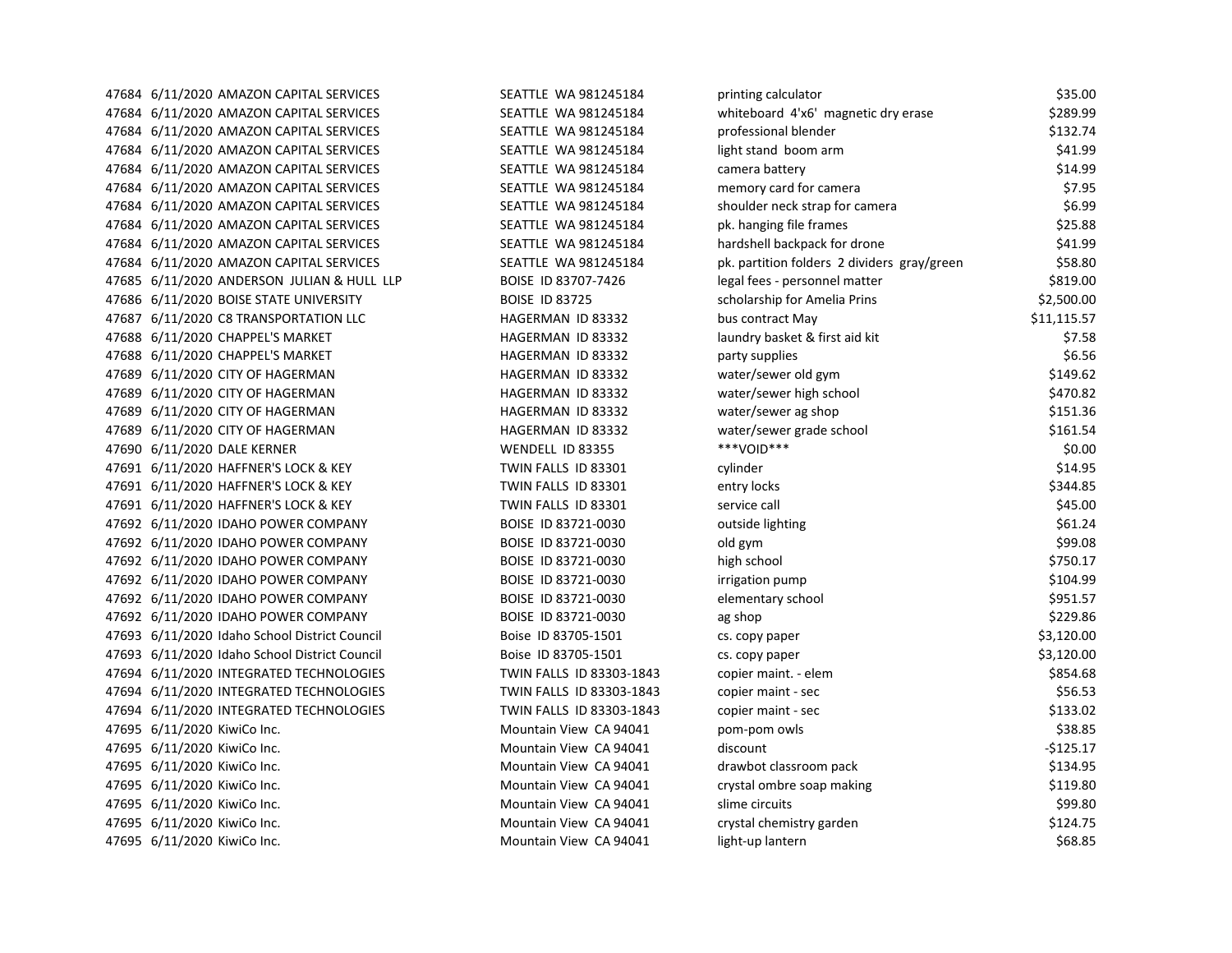47695 6/11/2020 KiwiCo Inc. https://www.mateural.com/mountain View CA 94041 pom-47696 6/11/2020 MARK KRESS TERMED AND HAGERMAN ID 83332 TERMED & 1,146.100 MARK KRESS 47696 6/11/2020 MARK KRESS HAGERMAN ID 83332 47697 6/11/2020 LOWE'S HOME IMPROVEMENT ATLANTA GA 30353-0954 c 47697 6/11/2020 LOWE'S HOME IMPROVEMENT ATLANTA GA 30353-0954 47697 6/11/2020 LOWE'S HOME IMPROVEMENT ATLANTA GA 30353-0954 47698 6/11/2020 NORTH CANYON MEDICAL CENTER GOODING ID 83330 companies 47699 6/11/2020 NORCO INC. TWIN FALLS ID 83301 47700 6/11/2020 Pro Active Behavioral Health Twin Falls ID 83301 47700 6/11/2020 Pro Active Behavioral Health Twin Falls ID 83301 47700 6/11/2020 Pro Active Behavioral Health Twin Falls ID 83301 47700 6/11/2020 Pro Active Behavioral Health Twin Falls ID 83301 47700 6/11/2020 Pro Active Behavioral Health Twin Falls ID 83301 47700 6/11/2020 Pro Active Behavioral Health Twin Falls ID 83301 47701 6/11/2020 QUEST CPAs PLLC. PAYETTE ID 83661 47702 6/11/2020 SCHOOL OUTFITTERS CINCINNATI OH 45212-3724 white boards for classrooms \$1,151.972.9724 47702 6/11/2020 SCHOOL OUTFITTERS CINCINNATI OH 45212-3724 s 47703 6/11/2020 SHOSHONE HIGH SCHOOL SHOSHONE ID 83352 47704 6/11/2020 SPARKLIGHT **PHOENIX AZ 85062-8000** internet - June 47704 6/11/2020 SPARKLIGHT 47704 6/11/2020 SPARKLIGHT **PHOENIX AZ 85062-8000** p 47705 6/11/2020 DAVID STANDLEY Ph.D. CARMEL CA 93921 47705 6/11/2020 DAVID STANDLEY Ph.D. CARMEL CA 93921 47706 6/11/2020 TREASURE VALLEY COFFEE INC BOISE ID 83713 creater and an archive water and the state of the state of the state  $\alpha$ 47707 6/11/2020 WALMART COMMUNITY ATLANTA GA 30353-0934 s 47707 6/11/2020 WALMART COMMUNITY **ATLANTA GA 30353-0934** 47707 6/11/2020 WALMART COMMUNITY ATLANTA GA 30353-0934 teacher approach 47708 6/11/2020 WAXIE SANITARY SUPPLY LOS ANGELES CA 90074-8802 47708 6/11/2020 WAXIE SANITARY SUPPLY LOS ANGELES CA 90074-8802 47708 6/11/2020 WAXIE SANITARY SUPPLY LOS ANGELES CA 90074-8802 47708 6/11/2020 WAXIE SANITARY SUPPLY LOS ANGELES CA 90074-8802 47708 6/11/2020 WAXIE SANITARY SUPPLY LOS ANGELES CA 90074-8802 47708 6/11/2020 WAXIE SANITARY SUPPLY LOS ANGELES CA 90074-8802 47708 6/11/2020 WAXIE SANITARY SUPPLY LOS ANGELES CA 90074-8802 851157 cs. 47708 6/11/2020 WAXIE SANITARY SUPPLY LOS ANGELES CA 90074-8802 47708 6/11/2020 WAXIE SANITARY SUPPLY LOS ANGELES CA 90074-8802 5 47708 6/11/2020 WAXIE SANITARY SUPPLY LOS ANGELES CA 90074-8802 6581. 47708 6/11/2020 WAXIE SANITARY SUPPLY LOS ANGELES CA 90074-8802 3 47708 6/11/2020 WAXIE SANITARY SUPPLY LOS ANGELES CA 90074-8802 47708 6/11/2020 WAXIE SANITARY SUPPLY LOS ANGELES CA 90074-8802 35 47708 6/11/2020 WAXIE SANITARY SUPPLY LOS ANGELES CA 90074-8802 5 47708 6/11/2020 WAXIE SANITARY SUPPLY LOS ANGELES CA 90074-8802 6500

| oom-pom hedgehogs                             | \$38.85    |
|-----------------------------------------------|------------|
| miles driving                                 | \$1,746.10 |
| car lease                                     | \$550.00   |
| drill bit; wiring supplies                    | \$63.16    |
| oaint                                         | \$70.32    |
| paint for modular                             | \$126.99   |
| occupational therapy                          | \$99.00    |
| olack astro-OTG 5.0 (4)                       | \$46.41    |
| oehavior services 2/12/2020                   | \$136.00   |
| oehavior services 1/27-1/30/2020              | \$2,326.50 |
| oehavior services 2/24-2/27/2020              | \$1,840.00 |
| oehavior services 2/3-2/6/2020                | \$1,389.50 |
| oehavior services 2/10-2/13/2020              | \$1,334.50 |
| oehavior services 2/10-2/13/2020              | \$344.25   |
| audit fee - progress billing                  | \$1,500.00 |
| white boards for classrooms                   | \$1,151.96 |
| shipping                                      | \$290.37   |
| notel for state BPA                           | \$122.00   |
| nternet - June                                | \$1,190.42 |
| ohone lines                                   | \$656.21   |
| oysch services April                          | \$195.00   |
| bysch services May                            | \$30.00    |
| drinking water                                | \$4.50     |
| supplies for break room                       | \$74.59    |
| suplies for student farewell                  | \$29.50    |
| teacher appreciation                          | \$156.96   |
| 934660 dm. floor coating ultra sport premium  | \$5,517.00 |
| 350555 cs. paper towel                        | \$2,950.00 |
| 930014 cs. UHS floor finish                   | \$2,112.00 |
| 708104 cs. black liner 43x47 1.5 MIL          | \$991.40   |
| 320024 cs. hard surface cleaner               | \$750.20   |
| 1070660 cs. carpet extraction cleaner         | \$366.75   |
| 351157 cs. bathroom tissue                    | \$904.20   |
| 790152 cs. Nitrile PF GP gloves white Ig      | \$193.84   |
| 573138 pk. intercept micro filters            | \$93.60    |
| 558016 ea. floor coater t bar applicator refi | \$165.96   |
| 320110 cs. Forward 4x1                        | \$170.96   |
| 262033 20" blue cleaning pad                  | \$69.12    |
| 355104 cs. Mr. Clean magic eraser             | \$56.28    |
| 574800 ea. cloth filter bag for SuperCoach Pr | \$51.84    |
| 550281 cs. Ig white super loop mop head       | \$218.28   |
|                                               |            |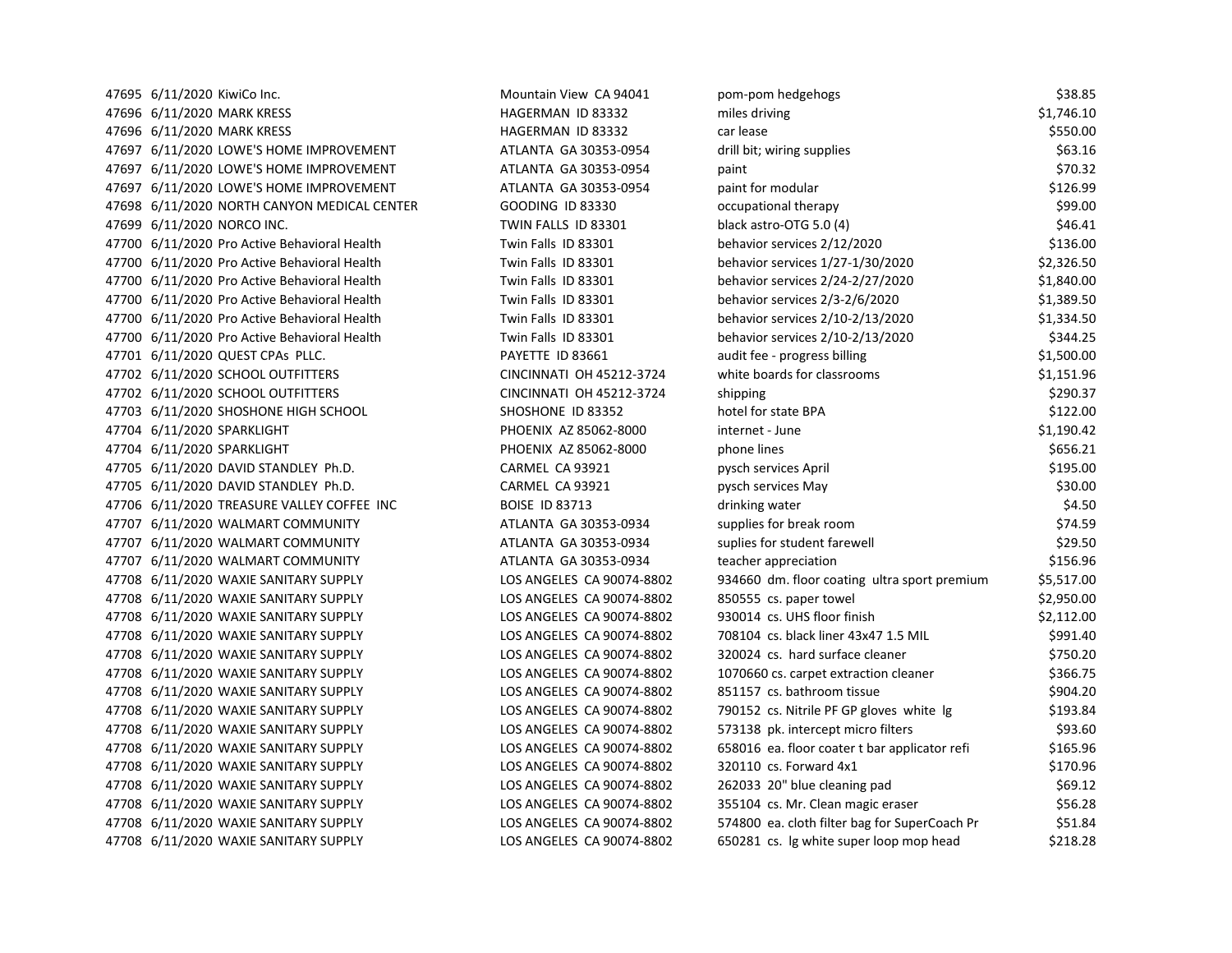| 47708 6/11/2020 WAXIE SANITARY SUPPLY         | LOS ANGELES CA 90074-8802    | 650651 ea. 60" spring grip mop handle | \$42.58    |
|-----------------------------------------------|------------------------------|---------------------------------------|------------|
| 47708 6/11/2020 WAXIE SANITARY SUPPLY         | LOS ANGELES CA 90074-8802    | 573113 ea. HEPA dome filter           | \$14.20    |
| 47708 6/11/2020 WAXIE SANITARY SUPPLY         | LOS ANGELES CA 90074-8802    | 530050 bx. laundry detergent          | \$50.74    |
| 47708 6/11/2020 WAXIE SANITARY SUPPLY         | LOS ANGELES CA 90074-8802    | 573121 ea. 14" Xover floor tool       | \$94.40    |
| 47708 6/11/2020 WAXIE SANITARY SUPPLY         | LOS ANGELES CA 90074-8802    | 160171 dz. urinal screen scented      | \$27.12    |
| 47708 6/11/2020 WAXIE SANITARY SUPPLY         | LOS ANGELES CA 90074-8802    | spray bottle 30 oz.                   | \$44.70    |
| 47708 6/11/2020 WAXIE SANITARY SUPPLY         | LOS ANGELES CA 90074-8802    | respiratory masks 4-ply white         | \$300.00   |
| 47708 6/11/2020 WAXIE SANITARY SUPPLY         | LOS ANGELES CA 90074-8802    | cs. Purell hand sanitizer             | \$154.38   |
| 47708 6/11/2020 WAXIE SANITARY SUPPLY         | LOS ANGELES CA 90074-8802    | shipping                              | \$7.75     |
| 47708 6/11/2020 WAXIE SANITARY SUPPLY         | LOS ANGELES CA 90074-8802    | 32 oz. spray bottle trigger           | \$34.20    |
| 47708 6/11/2020 WAXIE SANITARY SUPPLY         | LOS ANGELES CA 90074-8802    | 575127 Pro swivel cuff                | \$34.26    |
| 47708 6/11/2020 WAXIE SANITARY SUPPLY         | LOS ANGELES CA 90074-8802    | 206063 ea. medium duty scrub brush    | \$7.82     |
| 47708 6/11/2020 WAXIE SANITARY SUPPLY         | LOS ANGELES CA 90074-8802    | Versamatic 18" vacuum                 | \$1,029.30 |
| 47708 6/11/2020 WAXIE SANITARY SUPPLY         | LOS ANGELES CA 90074-8802    | transportation surcharge              | \$7.75     |
| 47708 6/11/2020 WAXIE SANITARY SUPPLY         | LOS ANGELES CA 90074-8802    | GRA100100 ea. wand replacement ring   | \$3.02     |
| 47708 6/11/2020 WAXIE SANITARY SUPPLY         | LOS ANGELES CA 90074-8802    | GRA100099 ea. wand replacement nut    | \$16.24    |
| 47709 6/11/2020 WESTERN WASTE SERVICES        | JEROME ID 83338              | garbage pickup                        | \$280.00   |
| 47710 6/11/2020 BRIGHAM YOUNG UNIVERSITY - ID | <b>REXBURG ID 83460-1625</b> | scholarship for Isaac Rowley          | \$2,500.00 |
| 47729 6/18/2020 AMERICAN FIDELITY CO - Flex   | Kansas City MO 64121-9326    | Am Fidelity - HSA Svg - 062020        | \$199.73   |
| 47729 6/18/2020 AMERICAN FIDELITY CO - Flex   | Kansas City MO 64121-9326    | Am Fidelity - HSA Svg - 062020        | \$177.41   |
| 47729 6/18/2020 AMERICAN FIDELITY CO - Flex   | Kansas City MO 64121-9326    | Am Fidelity - HSA Svg - 062020        | \$15.95    |
| 47729 6/18/2020 AMERICAN FIDELITY CO - Flex   | Kansas City MO 64121-9326    | Am Fidelity - HSA Svg - 062020        | \$233.98   |
| 47729 6/18/2020 AMERICAN FIDELITY CO - Flex   | Kansas City MO 64121-9326    | Am Fidelity - HSA Svg - 062020        | \$120.70   |
| 47729 6/18/2020 AMERICAN FIDELITY CO - Flex   | Kansas City MO 64121-9326    | Am Fidelity - HSA Svg - 062020        | \$120.70   |
| 47729 6/18/2020 AMERICAN FIDELITY CO - Flex   | Kansas City MO 64121-9326    | Am Fidelity - HSA Svg - 062020        | \$24.96    |
| 47729 6/18/2020 AMERICAN FIDELITY CO - Flex   | Kansas City MO 64121-9326    | Am Fidelity - HSA Svg - 062020        | \$7.28     |
| 47729 6/18/2020 AMERICAN FIDELITY CO - Flex   | Kansas City MO 64121-9326    | Am Fidelity - HSA Svg - 062020        | \$56.71    |
| 47729 6/18/2020 AMERICAN FIDELITY CO - Flex   | Kansas City MO 64121-9326    | Am Fidelity - HSA Svg - 062020        | \$8.18     |
| 47730 6/18/2020 BLUE CROSS OF IDAHO           | BOISE ID 83707-0948          | Blue Cross - HSA - 062020             | \$106.80   |
| 47730 6/18/2020 BLUE CROSS OF IDAHO           | BOISE ID 83707-0948          | <b>Blue Cross - 062020</b>            | \$53.73    |
| 47730 6/18/2020 BLUE CROSS OF IDAHO           | BOISE ID 83707-0948          | <b>Blue Cross - 062020</b>            | \$154.18   |
| 47730 6/18/2020 BLUE CROSS OF IDAHO           | BOISE ID 83707-0948          | <b>Blue Cross - 062020</b>            | \$137.13   |
| 47730 6/18/2020 BLUE CROSS OF IDAHO           | BOISE ID 83707-0948          | <b>Blue Cross - 062020</b>            | \$22.16    |
| 47730 6/18/2020 BLUE CROSS OF IDAHO           | BOISE ID 83707-0948          | <b>Blue Cross - 062020</b>            | \$46.86    |
| 47730 6/18/2020 BLUE CROSS OF IDAHO           | BOISE ID 83707-0948          | <b>Blue Cross - 062020</b>            | \$5.34     |
| 47730 6/18/2020 BLUE CROSS OF IDAHO           | BOISE ID 83707-0948          | Blue Cross - HSA - 062020             | \$3,017.29 |
| 47730 6/18/2020 BLUE CROSS OF IDAHO           | BOISE ID 83707-0948          | Blue Cross - HSA - 062020             | \$68.24    |
| 47730 6/18/2020 BLUE CROSS OF IDAHO           | BOISE ID 83707-0948          | Blue Cross - HSA - 062020             | \$516.40   |
| 47730 6/18/2020 BLUE CROSS OF IDAHO           | BOISE ID 83707-0948          | Blue Cross - HSA - 062020             | \$1,153.50 |
| 47730 6/18/2020 BLUE CROSS OF IDAHO           | BOISE ID 83707-0948          | Blue Cross - HSA - 062020             | \$5,534.86 |
| 47730 6/18/2020 BLUE CROSS OF IDAHO           | BOISE ID 83707-0948          | <b>Blue Cross - 062020</b>            | \$123.72   |
|                                               |                              |                                       |            |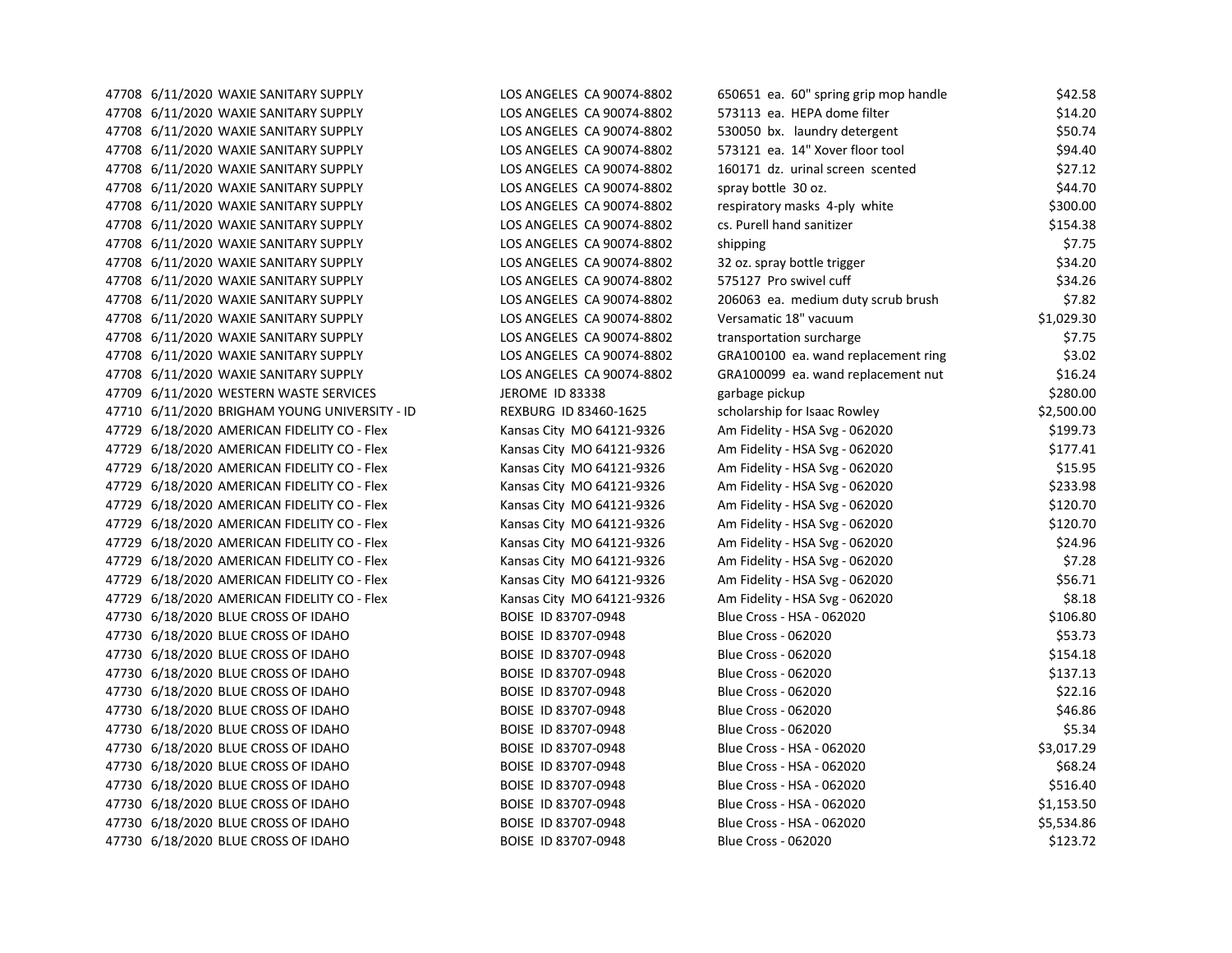| 47730 6/18/2020 BLUE CROSS OF IDAHO                     | BOISE ID 83707-0948 | BLue Cross - HSA - 062020  | \$1,090.28 |
|---------------------------------------------------------|---------------------|----------------------------|------------|
| 47730 6/18/2020 BLUE CROSS OF IDAHO                     | BOISE ID 83707-0948 | Blue Cross - HSA - 062020  | \$581.88   |
| 47730 6/18/2020 BLUE CROSS OF IDAHO                     | BOISE ID 83707-0948 | Blue Cross - HSA - 062020  | \$173.44   |
| 47730 6/18/2020 BLUE CROSS OF IDAHO                     | BOISE ID 83707-0948 | <b>Blue Cross - 062020</b> | \$63.71    |
| 47730 6/18/2020 BLUE CROSS OF IDAHO                     | BOISE ID 83707-0948 | <b>Blue Cross - 062020</b> | \$717.91   |
| 47730 6/18/2020 BLUE CROSS OF IDAHO                     | BOISE ID 83707-0948 | <b>Blue Cross - 062020</b> | \$368.86   |
| 47730 6/18/2020 BLUE CROSS OF IDAHO                     | BOISE ID 83707-0948 | <b>Blue Cross - 062020</b> | \$1,685.41 |
| 47730 6/18/2020 BLUE CROSS OF IDAHO                     | BOISE ID 83707-0948 | <b>Blue Cross - 062020</b> | \$447.90   |
| 47730 6/18/2020 BLUE CROSS OF IDAHO                     | BOISE ID 83707-0948 | <b>Blue Cross - 062020</b> | \$336.98   |
| 47730 6/18/2020 BLUE CROSS OF IDAHO                     | BOISE ID 83707-0948 | <b>Blue Cross - 062020</b> | \$471.90   |
| 47730 6/18/2020 BLUE CROSS OF IDAHO                     | BOISE ID 83707-0948 | <b>Blue Cross - 062020</b> | \$1,182.67 |
| 47731 6/18/2020 Internal Revenue Service                |                     | IRS-Fica - 062020          | \$857.22   |
| 47731 6/18/2020 Internal Revenue Service                |                     | IRS-Fica - 062020          | \$347.56   |
| 47731 6/18/2020 Internal Revenue Service                |                     | IRS-Fica - 062020          | \$301.48   |
| 47731 6/18/2020 Internal Revenue Service                |                     | IRS-Fica - 062020          | \$426.37   |
| 47731 6/18/2020 Internal Revenue Service                |                     | IRS-Fica - 062020          | \$22.67    |
| 47731 6/18/2020 Internal Revenue Service                |                     | IRS-Fica - 062020          | \$38.42    |
| 47731 6/18/2020 Internal Revenue Service                |                     | IRS-Fica - 062020          | \$269.12   |
| 47731 6/18/2020 Internal Revenue Service                |                     | IRS-Fica - 062020          | \$17.89    |
| 47731 6/18/2020 Internal Revenue Service                |                     | IRS - FICA - 062020        | \$586.97   |
| 47731 6/18/2020 Internal Revenue Service                |                     | IRS-Fica - 062020          | \$155.48   |
| 47731 6/18/2020 Internal Revenue Service                |                     | IRS-Fica - 062020          | \$44.00    |
| 47731 6/18/2020 Internal Revenue Service                |                     | IRS-Fica - 062020          | \$14.51    |
| 47731 6/18/2020 Internal Revenue Service                |                     | IRS-Fica - 062020          | \$18.08    |
| 47731 6/18/2020 Internal Revenue Service                |                     | IRS-Fica - 062020          | \$102.36   |
| 47731 6/18/2020 Internal Revenue Service                |                     | FICA - 062020              | \$15.60    |
| 47731 6/18/2020 Internal Revenue Service                |                     | IRS-Fica - 062020          | \$261.20   |
| 47731 6/18/2020 Internal Revenue Service                |                     | IRS-Fica - 062020          | \$129.26   |
| 47731 6/18/2020 Internal Revenue Service                |                     | IRS-Fica - 062020          | \$106.22   |
| 47731 6/18/2020 Internal Revenue Service                |                     | IRS-Medicare - 062020      | \$354.83   |
| 47731 6/18/2020 Internal Revenue Service                |                     | IRS - Medicare - 062020    | \$31.87    |
| 47731 6/18/2020 Internal Revenue Service                |                     | IRS-Medicare - 062020      | \$6.05     |
| 47731 6/18/2020 Internal Revenue Service                |                     | IRS-Fica - 062020          | \$2,287.12 |
| 47731 6/18/2020 Internal Revenue Service                |                     | IRS-Fica - 062020          | \$3,790.20 |
| 47731 6/18/2020 Internal Revenue Service                |                     | IRS-Fica - 062020          | \$539.82   |
| 47731 6/18/2020 Internal Revenue Service                |                     | IRS-Fica - 062020          | \$332.19   |
| 47731 6/18/2020 Internal Revenue Service                |                     | IRS-Fica - 062020          | \$106.32   |
| 47731 6/18/2020 Internal Revenue Service                |                     | IRS-Fica - 062020          | \$153.85   |
| 47731 6/18/2020 Internal Revenue Service                |                     | IRS-Fica - 062020          | \$65.41    |
| 47731 6/18/2020 Internal Revenue Service                |                     | IRS-Fica - 062020          | \$507.83   |
| 47732 6/18/2020 Public Employee Retirement System of ID | Boise ID 83720-0078 | PERSI-Retirement - 062020  | \$114.30   |
|                                                         |                     |                            |            |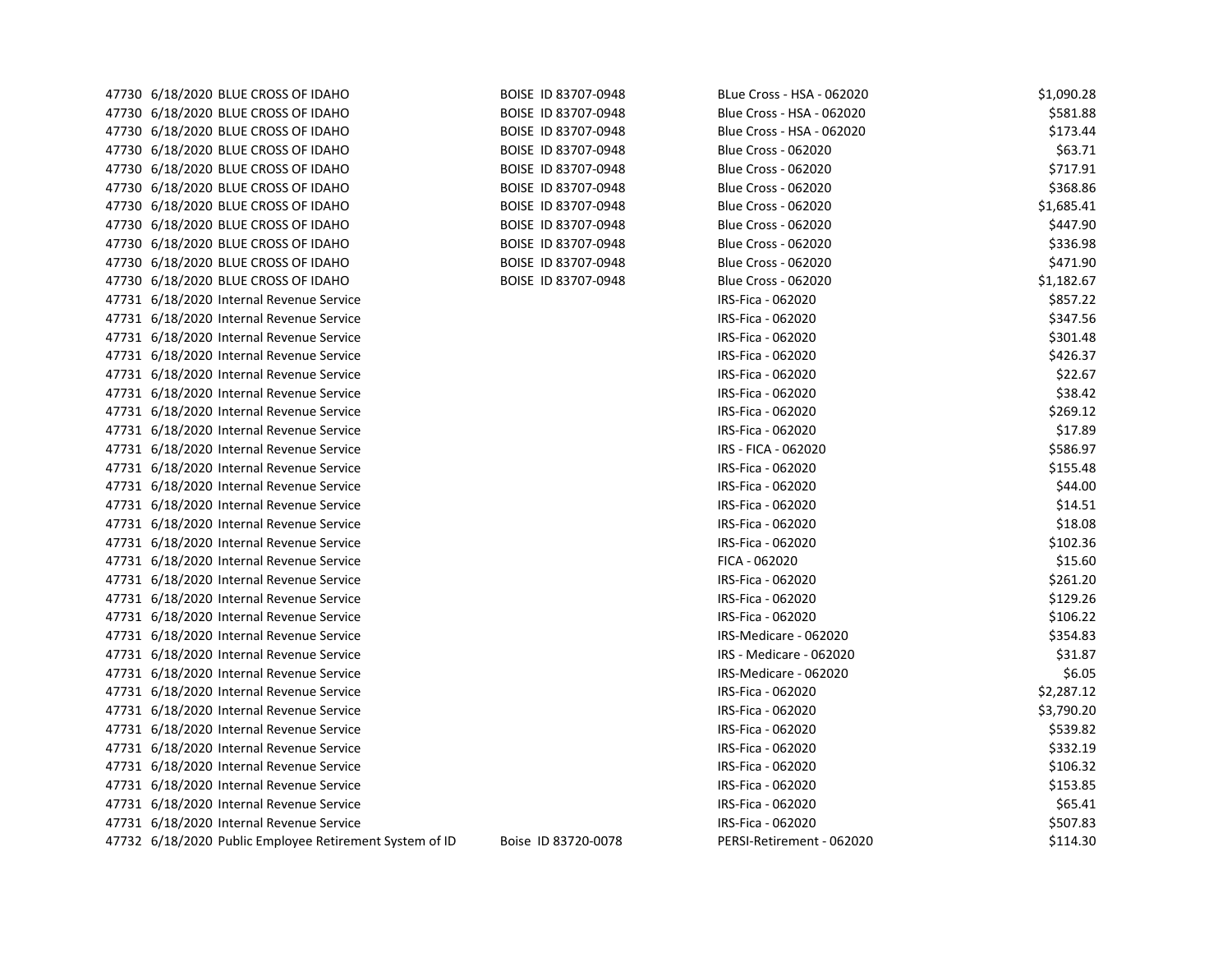| 47732 6/18/2020 Public Employee Retirement System of ID | Boise ID 83720-0078    | PERSI-Retirement - 062020   | \$3,769.69 |
|---------------------------------------------------------|------------------------|-----------------------------|------------|
| 47732 6/18/2020 Public Employee Retirement System of ID | Boise ID 83720-0078    | PERSI-Retirement - 062020   | \$6,263.98 |
| 47732 6/18/2020 Public Employee Retirement System of ID | Boise ID 83720-0078    | PERSI-Retirement - 062020   | \$916.15   |
| 47732 6/18/2020 Public Employee Retirement System of ID | Boise ID 83720-0078    | PERSI-Retirement - 062020   | \$529.80   |
| 47732 6/18/2020 Public Employee Retirement System of ID | Boise ID 83720-0078    | PERSI-Retirement - 062020   | \$250.35   |
| 47732 6/18/2020 Public Employee Retirement System of ID | Boise ID 83720-0078    | PERSI-Retirement - 062020   | \$104.90   |
| 47732 6/18/2020 Public Employee Retirement System of ID | Boise ID 83720-0078    | PERSI-Retirement - 062020   | \$889.18   |
| 47732 6/18/2020 Public Employee Retirement System of ID | Boise ID 83720-0078    | PERSI-Retirement - 062020   | \$1,437.00 |
| 47732 6/18/2020 Public Employee Retirement System of ID | Boise ID 83720-0078    | PERSI-Retirement - 062020   | \$542.46   |
| 47732 6/18/2020 Public Employee Retirement System of ID | Boise ID 83720-0078    | PERSI-Retirement - 062020   | \$474.36   |
| 47732 6/18/2020 Public Employee Retirement System of ID | Boise ID 83720-0078    | PERSI-Retirement - 062020   | \$587.12   |
| 47732 6/18/2020 Public Employee Retirement System of ID | Boise ID 83720-0078    | PERSI-Retirement - 062020   | \$35.73    |
| 47732 6/18/2020 Public Employee Retirement System of ID | Boise ID 83720-0078    | PERSI-Retirement - 062020   | \$60.97    |
| 47732 6/18/2020 Public Employee Retirement System of ID | Boise ID 83720-0078    | PERSI-Retirement - 062020   | \$462.78   |
| 47732 6/18/2020 Public Employee Retirement System of ID | Boise ID 83720-0078    | PERSI-Retirement - 062020   | \$28.50    |
| 47732 6/18/2020 Public Employee Retirement System of ID | Boise ID 83720-0078    | PERSI-Retirement - 062020   | \$923.48   |
| 47732 6/18/2020 Public Employee Retirement System of ID | Boise ID 83720-0078    | PERSI-Retirement - 062020   | \$272.23   |
| 47732 6/18/2020 Public Employee Retirement System of ID | Boise ID 83720-0078    | PERSI-Retirement - 062020   | \$70.41    |
| 47732 6/18/2020 Public Employee Retirement System of ID | Boise ID 83720-0078    | PERSI-Retirement - 062020   | \$29.82    |
| 47732 6/18/2020 Public Employee Retirement System of ID | Boise ID 83720-0078    | PERSI-Retirement - 062020   | \$28.98    |
| 47732 6/18/2020 Public Employee Retirement System of ID | Boise ID 83720-0078    | PERSI-Retirement - 062020   | \$164.18   |
| 47732 6/18/2020 Public Employee Retirement System of ID | Boise ID 83720-0078    | Persi - Retirement - 062020 | \$24.87    |
| 47732 6/18/2020 Public Employee Retirement System of ID | Boise ID 83720-0078    | PERSI-Retirement - 062020   | \$486.09   |
| 47732 6/18/2020 Public Employee Retirement System of ID | Boise ID 83720-0078    | PERSI-Retirement - 062020   | \$557.49   |
| 47732 6/18/2020 Public Employee Retirement System of ID | Boise ID 83720-0078    | PERSI-Retirement - 062020   | \$49.75    |
| 47732 6/18/2020 Public Employee Retirement System of ID | Boise ID 83720-0078    | PERSI-Retirement - 062020   | \$206.63   |
| 47732 6/18/2020 Public Employee Retirement System of ID | Boise ID 83720-0078    | PERSI-Retirement - 062020   | \$10.59    |
| 47732 6/18/2020 Public Employee Retirement System of ID | Boise ID 83720-0078    | PERSI-Retirement - 062020   | \$177.42   |
| 47733 6/18/2020 STANDARD INSURANCE CO.                  | PORTLAND OR 97228-6367 | Standard Life - 062020      | \$0.14     |
| 47733 6/18/2020 STANDARD INSURANCE CO.                  | PORTLAND OR 97228-6367 | Standard-Life - 062020      | \$0.86     |
| 47733 6/18/2020 STANDARD INSURANCE CO.                  | PORTLAND OR 97228-6367 | Standard-Life - 062020      | \$2.82     |
| 47733 6/18/2020 STANDARD INSURANCE CO.                  | PORTLAND OR 97228-6367 | Standard-Life - 062020      | \$0.53     |
| 47733 6/18/2020 STANDARD INSURANCE CO.                  | PORTLAND OR 97228-6367 | Standard-Life - 062020      | \$2.10     |
| 47733 6/18/2020 STANDARD INSURANCE CO.                  | PORTLAND OR 97228-6367 | Standard-Life - 062020      | \$1.63     |
| 47733 6/18/2020 STANDARD INSURANCE CO.                  | PORTLAND OR 97228-6367 | Standard-Life - 062020      | \$2.97     |
| 47733 6/18/2020 STANDARD INSURANCE CO.                  | PORTLAND OR 97228-6367 | Standard-Life - 062020      | \$7.43     |
| 47733 6/18/2020 STANDARD INSURANCE CO.                  | PORTLAND OR 97228-6367 | Standard-Life - 062020      | \$5.37     |
| 47733 6/18/2020 STANDARD INSURANCE CO.                  | PORTLAND OR 97228-6367 | Standard-Life - 062020      | \$1.19     |
| 47733 6/18/2020 STANDARD INSURANCE CO.                  | PORTLAND OR 97228-6367 | Standard Life - 062020      | \$0.29     |
| 47733 6/18/2020 STANDARD INSURANCE CO.                  | PORTLAND OR 97228-6367 | Standard Insurance - 062020 | \$6.90     |
| 47733 6/18/2020 STANDARD INSURANCE CO.                  | PORTLAND OR 97228-6367 | Standard-Life - 062020      | \$0.83     |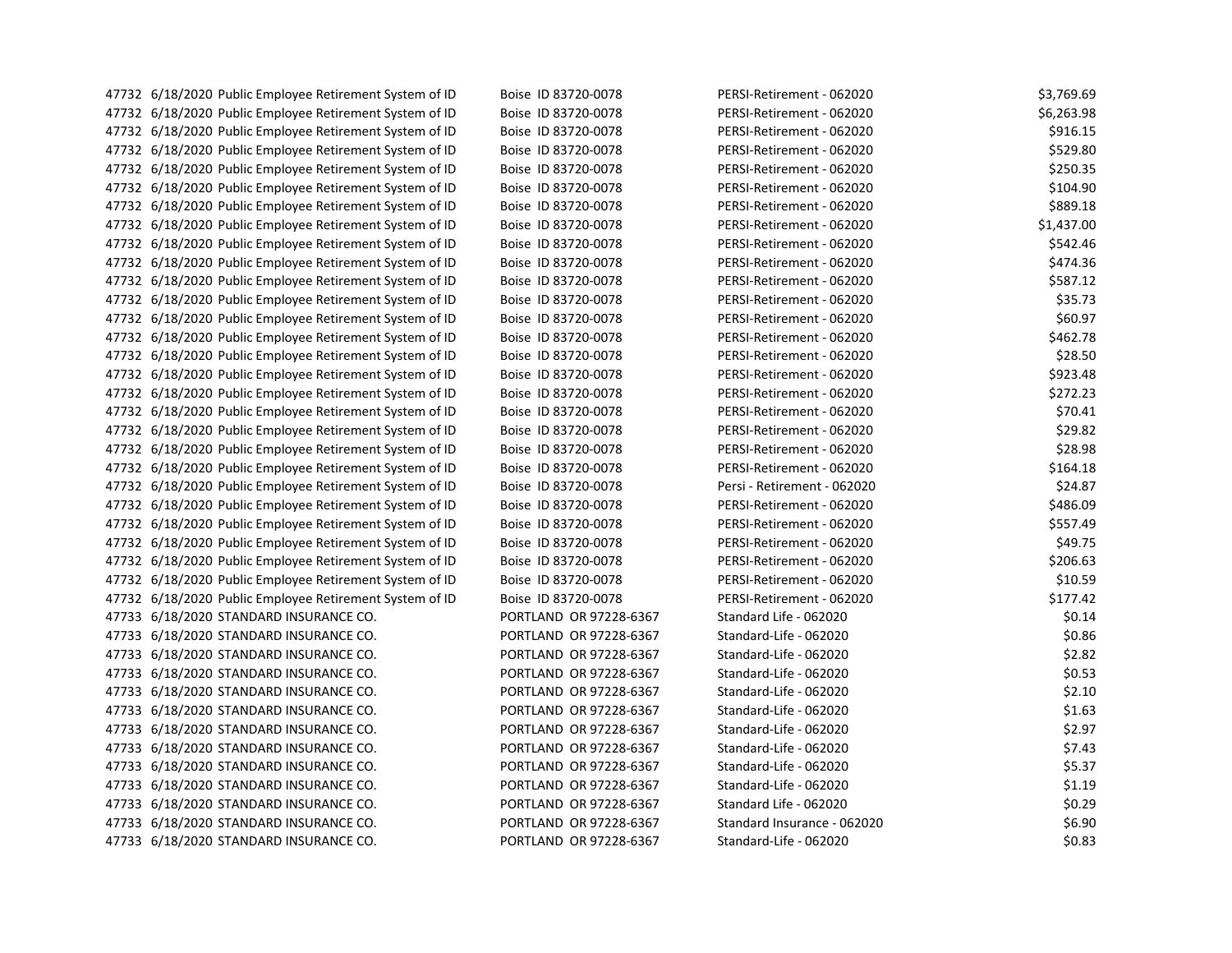| 47733 6/18/2020 STANDARD INSURANCE CO.            | PORTLAND OR 97228-6367 | Standard-Life - 062020                   | \$14.62    |
|---------------------------------------------------|------------------------|------------------------------------------|------------|
| 47733 6/18/2020 STANDARD INSURANCE CO.            | PORTLAND OR 97228-6367 | Standard-Life - 062020                   | \$32.13    |
| 47733 6/18/2020 STANDARD INSURANCE CO.            | PORTLAND OR 97228-6367 | Standard-Life - 062020                   | \$40.15    |
| 47733 6/18/2020 STANDARD INSURANCE CO.            | PORTLAND OR 97228-6367 | Standard-Life - 062020                   | \$4.00     |
| 47733 6/18/2020 STANDARD INSURANCE CO.            | PORTLAND OR 97228-6367 | Standard-Life - 062020                   | \$5.45     |
| 47733 6/18/2020 STANDARD INSURANCE CO.            | PORTLAND OR 97228-6367 | Standard-Life - 062020                   | \$0.40     |
| 47733 6/18/2020 STANDARD INSURANCE CO.            | PORTLAND OR 97228-6367 | Standard-Life - 062020                   | \$0.78     |
| 47733 6/18/2020 STANDARD INSURANCE CO.            | PORTLAND OR 97228-6367 | Standard-Life - 062020                   | \$8.00     |
| 47733 6/18/2020 STANDARD INSURANCE CO.            | PORTLAND OR 97228-6367 | Standard-Life - 062020                   | \$0.34     |
| 47733 6/18/2020 STANDARD INSURANCE CO.            | PORTLAND OR 97228-6367 | Standard Life - 062020                   | \$4.96     |
| 47733 6/18/2020 STANDARD INSURANCE CO.            | PORTLAND OR 97228-6367 | Standard-Life - 062020                   | \$0.03     |
| 47733 6/18/2020 STANDARD INSURANCE CO.            | PORTLAND OR 97228-6367 | Standard-Life - 062020                   | \$4.08     |
| 47734 6/11/2020 DALE KERNER                       | WENDELL ID 83355       | aerate football field                    | \$300.00   |
| 47735 6/30/2020 DREAMS CARPORTS I INC.            | POCATELLO ID 83204     | shed                                     | \$8,133.35 |
| 47736 6/30/2020 2M DATA SYSTEMS                   | <b>OREM UT 84057</b>   | budget manager annual update             | \$555.00   |
| 47737 6/30/2020 AMAZON CAPITAL SERVICES           | SEATTLE WA 981245184   | dz. Pilot pens                           | \$19.99    |
| 47737 6/30/2020 AMAZON CAPITAL SERVICES           | SEATTLE WA 981245184   | credit for returned laptop               | $-5719.08$ |
| 47737 6/30/2020 AMAZON CAPITAL SERVICES           | SEATTLE WA 981245184   | wireless illuminated keyboard            | \$134.19   |
| 47737 6/30/2020 AMAZON CAPITAL SERVICES           | SEATTLE WA 981245184   | 5-pk flash drive 32GB USB3.0             | \$24.09    |
| 47737 6/30/2020 AMAZON CAPITAL SERVICES           | SEATTLE WA 981245184   | ball point pens retractable              | \$7.50     |
| 47737 6/30/2020 AMAZON CAPITAL SERVICES           | SEATTLE WA 981245184   | 260-pin memory card                      | \$153.90   |
| 47737 6/30/2020 AMAZON CAPITAL SERVICES           | SEATTLE WA 981245184   | Logitech wireless mouse                  | \$52.66    |
| 47737 6/30/2020 AMAZON CAPITAL SERVICES           | SEATTLE WA 981245184   | 5-pk flash drive 64GB USB 3.0            | \$29.99    |
| 47737 6/30/2020 AMAZON CAPITAL SERVICES           | SEATTLE WA 981245184   | Ares socket adapter set                  | \$7.99     |
| 47737 6/30/2020 AMAZON CAPITAL SERVICES           | SEATTLE WA 981245184   | tacklife screwdriver set                 | \$39.97    |
| 47737 6/30/2020 AMAZON CAPITAL SERVICES           | SEATTLE WA 981245184   | GeForce graphics cards                   | \$479.97   |
| 47737 6/30/2020 AMAZON CAPITAL SERVICES           | SEATTLE WA 981245184   | Dell Inspiron 14 5491                    | \$849.99   |
| 47737 6/30/2020 AMAZON CAPITAL SERVICES           | SEATTLE WA 981245184   | Asus monitors                            | \$749.95   |
| 47737 6/30/2020 AMAZON CAPITAL SERVICES           | SEATTLE WA 981245184   | Dewalt reciprocating saw                 | \$151.67   |
| 47737 6/30/2020 AMAZON CAPITAL SERVICES           | SEATTLE WA 981245184   | Dewalt impact driver kit                 | \$238.32   |
| 47737 6/30/2020 AMAZON CAPITAL SERVICES           | SEATTLE WA 981245184   | tightspot wrench set                     | \$79.97    |
| 47737 6/30/2020 AMAZON CAPITAL SERVICES           | SEATTLE WA 981245184   | Dewalt screwdriver bit set               | \$19.99    |
| 47737 6/30/2020 AMAZON CAPITAL SERVICES           | SEATTLE WA 981245184   | Dewalt tool set                          | \$177.01   |
| 47738 6/30/2020 BLISS SCHOOL DISTRICT #234        | <b>BLISS ID 83314</b>  | Carl Perkins expenses 2019-2020          | \$2,065.93 |
| 47739 6/30/2020 CALL AUTOMOTIVE                   | HAGERMAN ID 83332      | inspection of driver ed car (from March) | \$175.00   |
| 47740 6/30/2020 CAMAS COUNTY SCHOOL DISTRICT #121 | FAIRFIELD ID 83327     | Carl Perkins expenses 2019-2020          | \$1,450.40 |
| 47741 6/30/2020 CITY OF HAGERMAN                  | HAGERMAN ID 83332      | water & sewer old gym                    | \$149.70   |
| 47741 6/30/2020 CITY OF HAGERMAN                  | HAGERMAN ID 83332      | water & sewer high school                | \$546.60   |
| 47741 6/30/2020 CITY OF HAGERMAN                  | HAGERMAN ID 83332      | water & sewer elementary school          | \$174.04   |
| 47741 6/30/2020 CITY OF HAGERMAN                  | HAGERMAN ID 83332      | water & sewer ag shop                    | \$164.80   |
| 47742 6/30/2020 DIETRICH SCHOOL DISTRICT #314     | DIETRICH ID 83324      | Carl Perkins expenses 2019-2020          | \$2,963.66 |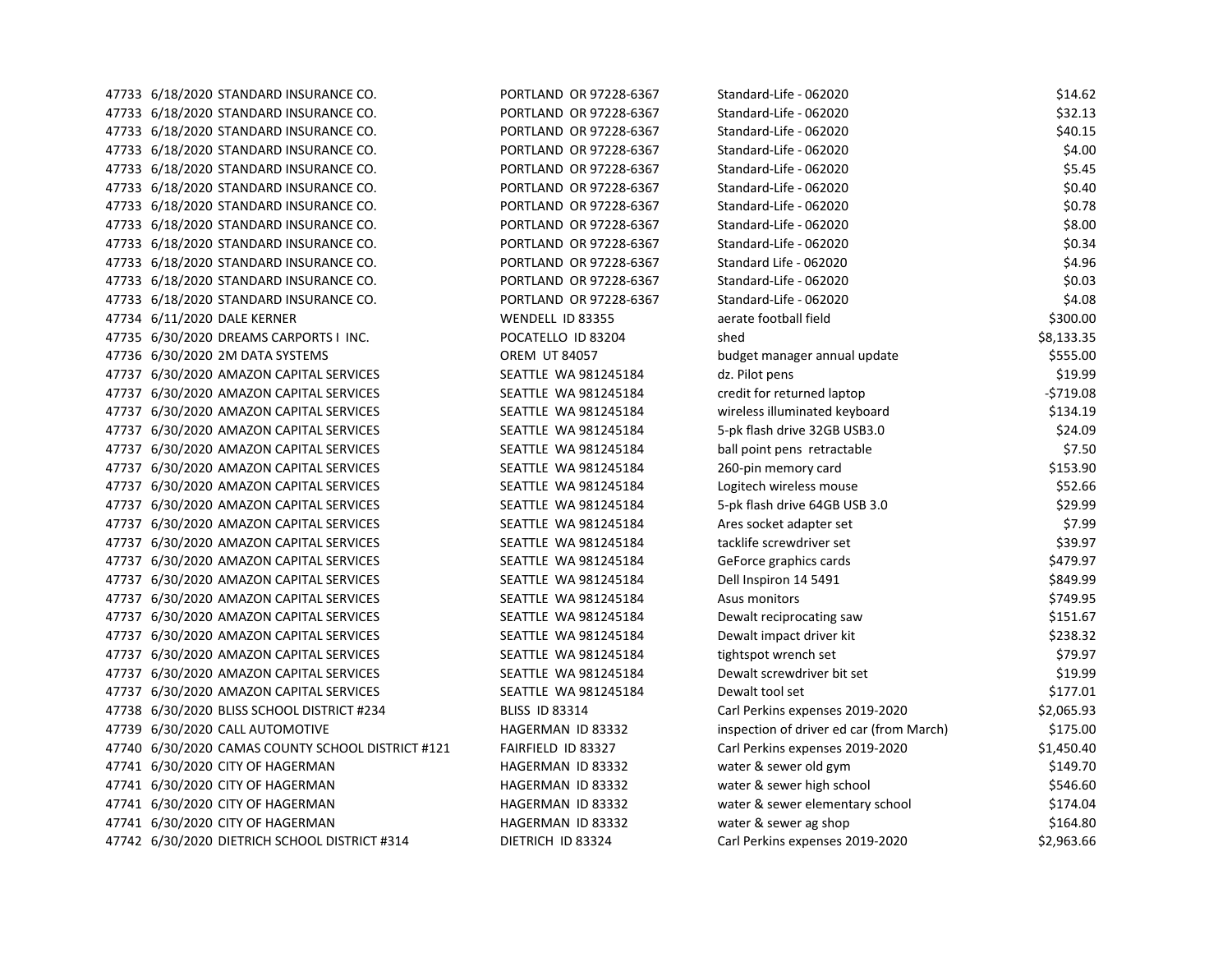| 47743 6/30/2020 FILER SCHOOL DISTRICT NO. 413        | <b>FILER ID 83328</b>      | Carl Perkins expenses 2019-2020          | \$17,363.47 |
|------------------------------------------------------|----------------------------|------------------------------------------|-------------|
| 47744 6/30/2020 GLENNS FERRY SCHOOL DISTRICT NO. 192 | GLENNS FERRY ID 83623      | Carl Perkins expenses 2019-2020          | \$7,025.84  |
| 47745 6/30/2020 GOODING SCHOOL DISTRICT NO. 231      | <b>GOODING ID 83330</b>    | Carl Perkins expenses 2019-2020          | \$20,639.43 |
| 47746 6/30/2020 HAGERMAN JNT SCH DISTRIC 233         | HAGERMAN ID 83332          | salaries & benefits May 2020             | \$5,432.61  |
| 47746 6/30/2020 HAGERMAN JNT SCH DISTRIC 233         | HAGERMAN ID 83332          | salaries & benefits April 2020           | \$5,879.35  |
| 47746 6/30/2020 HAGERMAN JNT SCH DISTRIC 233         | HAGERMAN ID 83332          | salaries & benefits March 2020           | \$5,998.42  |
| 47746 6/30/2020 HAGERMAN JNT SCH DISTRIC 233         | HAGERMAN ID 83332          | salaries & benefits February 2020        | \$6,030.03  |
| 47746 6/30/2020 HAGERMAN JNT SCH DISTRIC 233         | HAGERMAN ID 83332          | salaries & benefits January 2020         | \$5,550.78  |
| 47746 6/30/2020 HAGERMAN JNT SCH DISTRIC 233         | HAGERMAN ID 83332          | salaries & benefits June 2020            | \$5,627.83  |
| 47746 6/30/2020 HAGERMAN JNT SCH DISTRIC 233         | HAGERMAN ID 83332          | salaries & benefits November 2019        | \$6,678.90  |
| 47746 6/30/2020 HAGERMAN JNT SCH DISTRIC 233         | HAGERMAN ID 83332          | ADA support for 2019-2020                | \$10,127.00 |
| 47746 6/30/2020 HAGERMAN JNT SCH DISTRIC 233         | HAGERMAN ID 83332          | salaries & benefits October 2019         | \$6,158.05  |
| 47746 6/30/2020 HAGERMAN JNT SCH DISTRIC 233         | HAGERMAN ID 83332          | VISA charges May 2020                    | \$613.26    |
| 47746 6/30/2020 HAGERMAN JNT SCH DISTRIC 233         | HAGERMAN ID 83332          | salaries & benefits December 2019        | \$6,170.39  |
| 47747 6/30/2020 IDAHO POWER COMPANY                  | BOISE ID 83721-0030        | elementary school                        | \$994.94    |
| 47747 6/30/2020 IDAHO POWER COMPANY                  | BOISE ID 83721-0030        | irrigation pump                          | \$131.88    |
| 47747 6/30/2020 IDAHO POWER COMPANY                  | BOISE ID 83721-0030        | ag shop                                  | \$361.56    |
| 47747 6/30/2020 IDAHO POWER COMPANY                  | BOISE ID 83721-0030        | outside lighting                         | \$62.28     |
| 47747 6/30/2020 IDAHO POWER COMPANY                  | BOISE ID 83721-0030        | old gym                                  | \$149.94    |
| 47747 6/30/2020 IDAHO POWER COMPANY                  | BOISE ID 83721-0030        | high school                              | \$1,016.59  |
| 47748 6/30/2020 Idaho School District Council        | Boise ID 83705-1501        | unemployment monitoring fee 2nd qtr 2020 | \$38.75     |
| 47749 6/30/2020 INTEGRATED TECHNOLOGIES              | TWIN FALLS ID 83303-1843   | copier maintenance high school           | \$47.74     |
| 47750 6/30/2020 LOWE'S HOME IMPROVEMENT              | ATLANTA GA 30353-0954      | paint & supplies (lunch room)            | \$88.70     |
| 47751 6/30/2020 NORCO INC.                           | TWIN FALLS ID 83301        | share of CNC plasma cam arc light        | \$8,000.00  |
| 47751 6/30/2020 NORCO INC.                           | TWIN FALLS ID 83301        | share of CNC plasma cam arc light        | \$8,718.76  |
| 47752 6/30/2020 OFFICE DEPOT                         | CHICAGO IL 60680-1040      | 929505 lead refills .7mm                 | \$0.76      |
| 47752 6/30/2020 OFFICE DEPOT                         | CHICAGO IL 60680-1040      | 543280 bx. file folders manila 1/3 tab   | \$4.49      |
| 47752 6/30/2020 OFFICE DEPOT                         | CHICAGO IL 60680-1040      | 655856 bx. partition folders gray        | \$53.99     |
| 47753 6/30/2020 PLATT ELECTRIC                       | Boston MA 02241-8759       | LED T8 4' light bulbs                    | \$731.20    |
| 47754 6/30/2020 READ NATURALLY                       | SAINT PAUL MN 55121-1279   | <b>Read Naturally Encore II</b>          | \$1,755.00  |
| 47754 6/30/2020 READ NATURALLY                       | SAINT PAUL MN 55121-1279   | shipping                                 | \$175.50    |
| 47755 6/30/2020 RICHFIELD SCHOOL DISTRICT NO. 316    | RICHFIELD ID 83349         | Carl Perkins expenses 2019-2020          | \$2,890.00  |
| 47756 6/30/2020 SHOSHONE SCHOOL DISTRICT #312        | SHOSHONE ID 83352          | Carl Perkins expenses 2019-2020          | \$8,281.09  |
| 47757 6/30/2020 TIMES NEWS                           | Carol Stream IL 60197-4690 | ad for budget publication summary        | \$189.71    |
| 47758 6/30/2020 Triple C Concrete                    | Magna UT 84044             | concrete for city building               | \$2,578.74  |
| 47759 6/30/2020 ULINE                                | Chicago IL 60680-1741      | shipping                                 | \$340.95    |
| 47759 6/30/2020 ULINE                                | Chicago IL 60680-1741      | bin storage cabinet                      | \$1,545.00  |
| 47759 6/30/2020 ULINE                                | Chicago IL 60680-1741      | steel shelving heavy-duty 96x24x72"      | \$975.00    |
| 47760 6/30/2020 Marvin Dale Standlee                 | Wendell ID 83355           | carpet cleaning                          | \$2,850.00  |
| 47761 6/30/2020 Walker's Flooring                    | Twin Falls ID 83301        | carpet 4 rooms                           | \$7,788.58  |
| 47762 6/30/2020 WAXIE SANITARY SUPPLY                | LOS ANGELES CA 90074-8802  | 381680 cs. Purell hand sanitizer         | \$463.14    |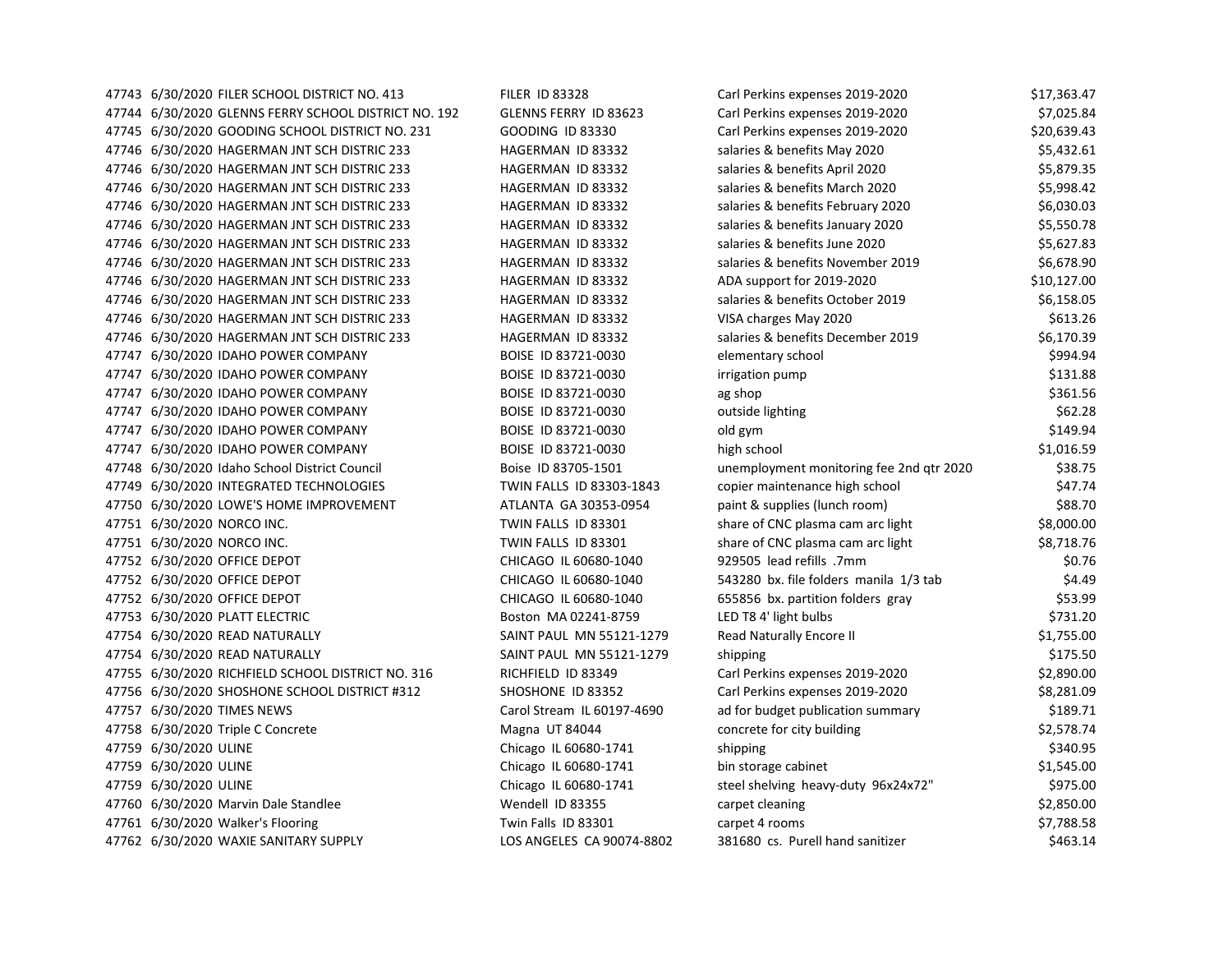|           |      | 47763 6/30/2020 WESTERN WASTE SERVICES  | JEROME ID 83338       | garbage pickup                         | \$280.00 |          |  |
|-----------|------|-----------------------------------------|-----------------------|----------------------------------------|----------|----------|--|
|           |      | 47764 6/30/2020 ZIGGYS EXPRESS HAGERMAN | <b>BLISS ID 83314</b> | fuel for mower                         | \$13.27  |          |  |
|           |      | 47764 6/30/2020 ZIGGYS EXPRESS HAGERMAN | <b>BLISS ID 83314</b> | fuel for mower                         | \$19.42  |          |  |
|           |      | 47764 6/30/2020 ZIGGYS EXPRESS HAGERMAN | <b>BLISS ID 83314</b> | fuel for mower                         | \$19.33  |          |  |
|           |      | 47764 6/30/2020 ZIGGYS EXPRESS HAGERMAN | <b>BLISS ID 83314</b> | fuel for trip to pick up plasma cutter | \$65.84  |          |  |
|           |      | 47764 6/30/2020 ZIGGYS EXPRESS HAGERMAN | <b>BLISS ID 83314</b> | fuel for Steve's pickup                | \$53.33  |          |  |
|           |      | 47764 6/30/2020 ZIGGYS EXPRESS HAGERMAN | <b>BLISS ID 83314</b> | fuel for white pickup                  | \$15.00  |          |  |
|           |      | 47764 6/30/2020 ZIGGYS EXPRESS HAGERMAN | <b>BLISS ID 83314</b> | fuel for mower                         | \$17.39  |          |  |
|           |      | 47764 6/30/2020 ZIGGYS EXPRESS HAGERMAN | <b>BLISS ID 83314</b> | credit from prior period               |          | -\$11.82 |  |
| Check#    | Date | Name                                    | GrossPay              | City                                   | State    | Zip      |  |
| drct-dpst |      | 6/18/2020 ARRIAGA LYNN I                | \$4,297.90            | HAGERMAN                               | ID       | 83332    |  |
| drct-dpst |      | 6/18/2020 BRIDWELL CATHERINE L          | \$4,543.20            | <b>JEROME</b>                          | ID       | 83338    |  |
| drct-dpst |      | 6/18/2020 BROOKS SAMANTHA J             | \$3,697.91            | HAGERMAN                               | ID       | 83332    |  |
| drct-dpst |      | 6/18/2020 CHAPMAN TERESA L              | \$3,970.83            | KAMIAH                                 | ID       | 83536    |  |
| drct-dpst |      | 6/18/2020 CHRISTIAN MARIANNE G          | \$4,502.75            | Missoula                               | MT       | 59803    |  |
| drct-dpst |      | 6/18/2020 COATES LUANNE                 | \$2,116.07            | HAGERMAN                               | ID       | 83332    |  |
| drct-dpst |      | 6/18/2020 CORBRIDGE ARLYNDA R           | \$879.12              | HAGERMAN                               | ID       | 83332    |  |
| drct-dnst |      | $6/18/2020$ CORNETT FRIKA M             | \$687.50              | <b>HAGFRMAN</b>                        | ID       | 83332    |  |

| drct-dpst | 6/18/2020 CHAPMAN TERESA L     | \$3,970.83  | KAMIAH            | ID | 83536 |
|-----------|--------------------------------|-------------|-------------------|----|-------|
| drct-dpst | 6/18/2020 CHRISTIAN MARIANNE G | \$4,502.75  | Missoula          | MT | 59803 |
| drct-dpst | 6/18/2020 COATES LUANNE        | \$2,116.07  | HAGERMAN          | ID | 83332 |
| drct-dpst | 6/18/2020 CORBRIDGE ARLYNDA R  | \$879.12    | HAGERMAN          | ID | 83332 |
| drct-dpst | 6/18/2020 CORNETT ERIKA M      | \$687.50    | <b>HAGERMAN</b>   | ID | 83332 |
| drct-dpst | 6/18/2020 COTTAM MATTHEW S     | \$6,648.57  | HAGERMAN          | ID | 83332 |
| drct-dpst | 6/18/2020 DAARUD SHERMA K      | \$5,281.51  | <b>TWIN FALLS</b> | ID | 83301 |
| drct-dpst | 6/18/2020 DAVIS ELAINE         | \$2,356.11  | HAGERMAN          | ID | 83332 |
| drct-dpst | 6/18/2020 EASTERDAY TROY W     | \$4,786.08  | <b>JEROME</b>     | ID | 83338 |
| drct-dpst | 6/18/2020 FREEMAN MELISSA A    | \$933.43    | <b>BLISS</b>      | ID | 83314 |
| drct-dpst | 6/18/2020 GARCIA JESSICA LYN   | \$650.00    | HAGERMAN          | ID | 83332 |
| drct-dpst | 6/18/2020 GOODRO LANECE        | \$913.97    | <b>BLISS</b>      | ID | 83314 |
| drct-dpst | 6/18/2020 HOFFMANN KAREN B     | \$1,644.04  | HAGERMAN          | ID | 83332 |
| drct-dpst | 6/18/2020 HOFFMANN RAYMOND L   | \$5,990.57  | <b>HAGERMAN</b>   | ID | 83332 |
| drct-dpst | 6/18/2020 HOOP JENNY M         | \$1,077.50  | WENDELL           | ID | 83355 |
| drct-dpst | 6/18/2020 HOSKOVEC SHEENA L    | \$933.43    | <b>HAGERMAN</b>   | ID | 83332 |
| drct-dpst | 6/18/2020 JACKSON CRAIG L      | \$2,244.10  | HAGERMAN          | ID | 83332 |
| drct-dpst | 6/18/2020 JAYO NICOLAS D       | \$3,750.00  | <b>FRUITLAND</b>  | ID | 83619 |
| drct-dpst | 6/18/2020 JOHNSON CHELSEA R    | \$432.60    | HAGERMAN          | ID | 83332 |
| drct-dpst | 6/18/2020 JOHNSON LEELAND F    | \$1,015.00  | HAGERMAN          | ID | 83332 |
| drct-dpst | 6/18/2020 JONES TARISSA A      | \$933.41    | <b>BLISS</b>      | ID | 83314 |
| drct-dpst | 6/18/2020 KAST MELISSA A       | \$4,014.58  | HAGERMAN          | ID | 83332 |
| drct-dpst | 6/18/2020 KNAPP DANIEL L       | \$10,330.07 | HAGERMAN          | ID | 83332 |
| drct-dpst | 6/18/2020 KRESS MARK S         | \$10,592.72 | <b>BLACKFOOT</b>  | ID | 83221 |
| drct-dpst | 6/18/2020 LEE REBECCA L        | \$5,665.23  | <b>FAIRFIELD</b>  | ID | 83327 |
| drct-dpst | 6/18/2020 LEIJA HERMELINDA     | \$5,146.10  | <b>BLISS</b>      | ID | 83314 |